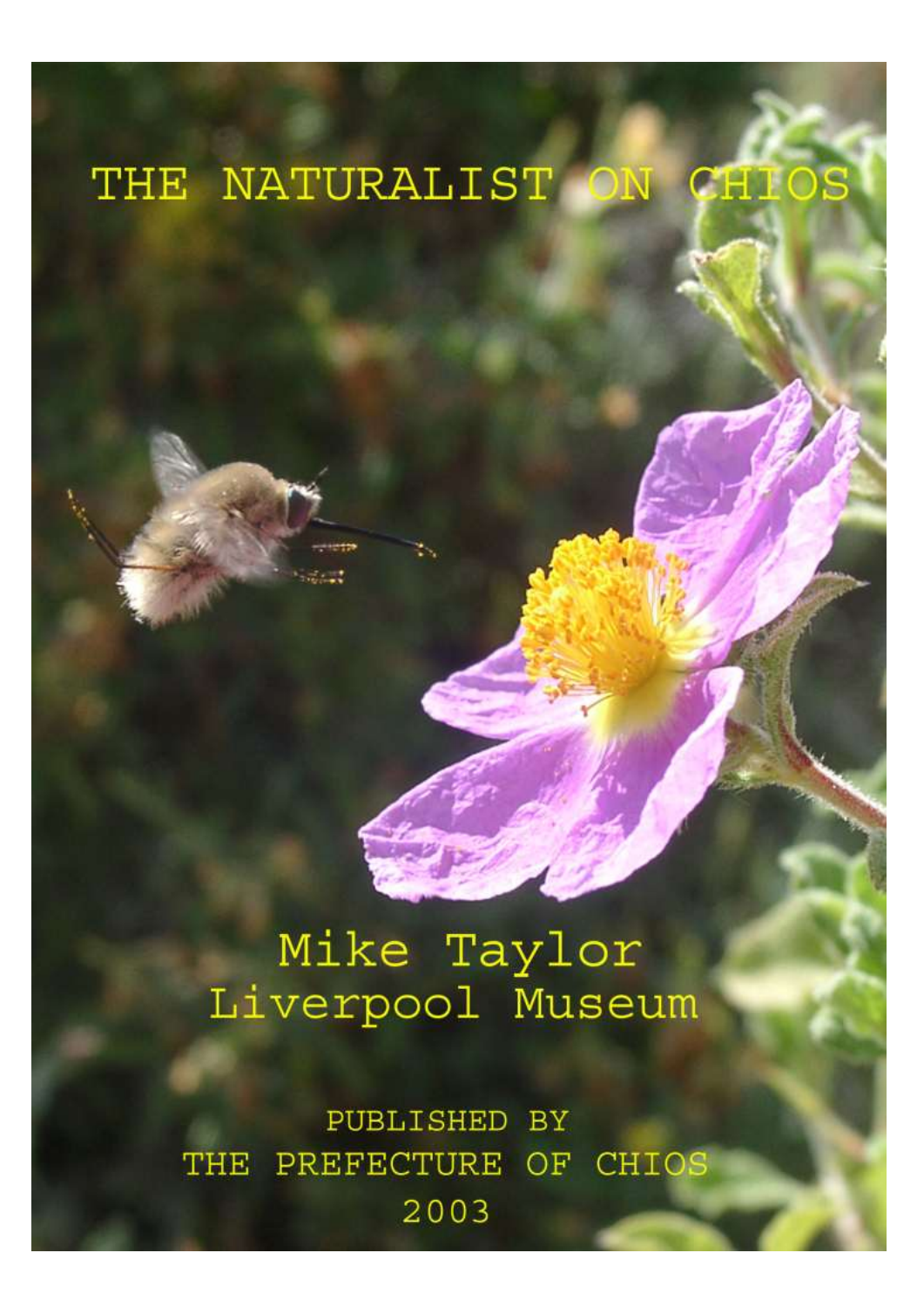### **Mike Taylor, Liverpool Museum.**

### **Contents**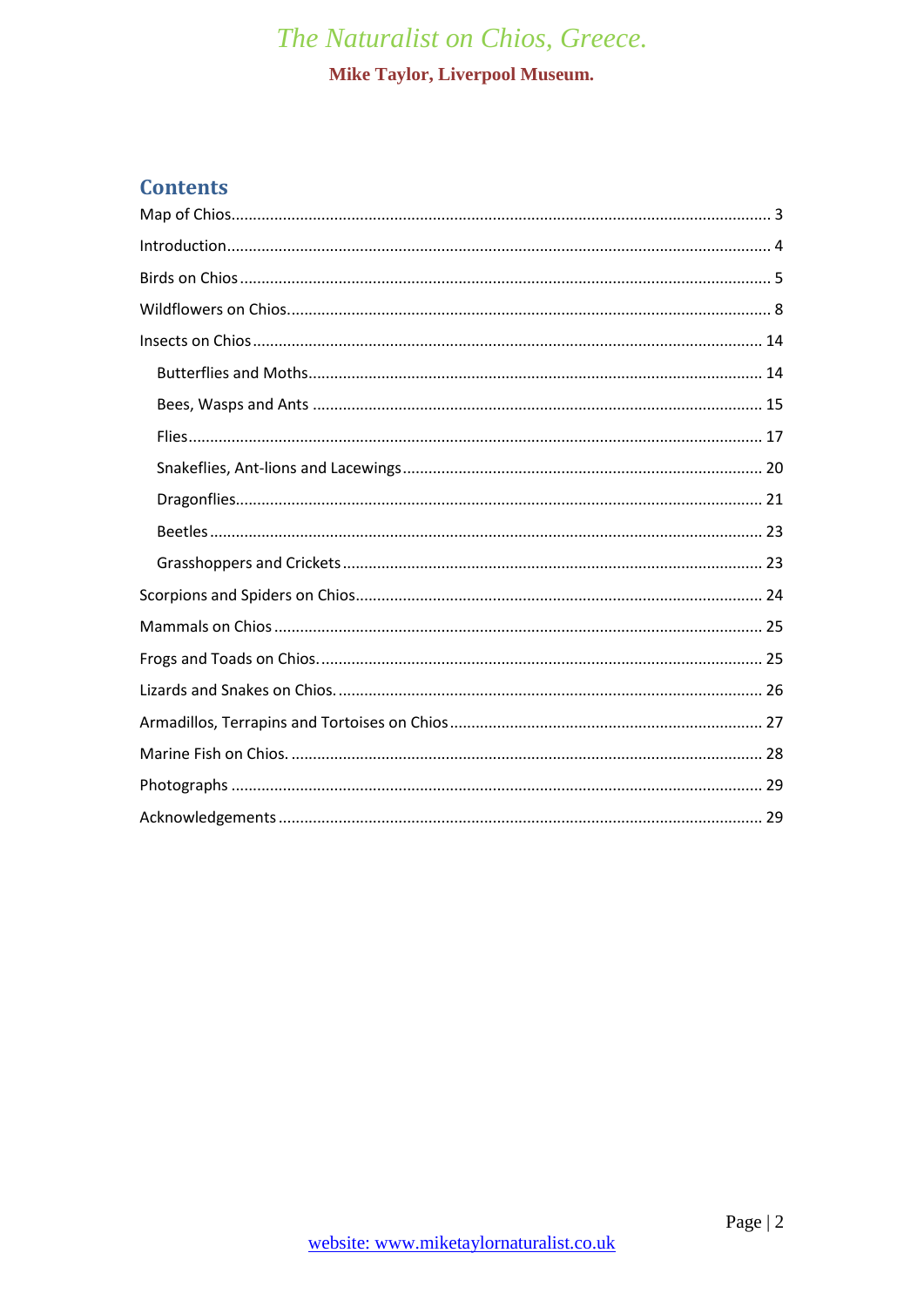**Mike Taylor, Liverpool Museum.**

# *Map of Chios*

<span id="page-2-0"></span>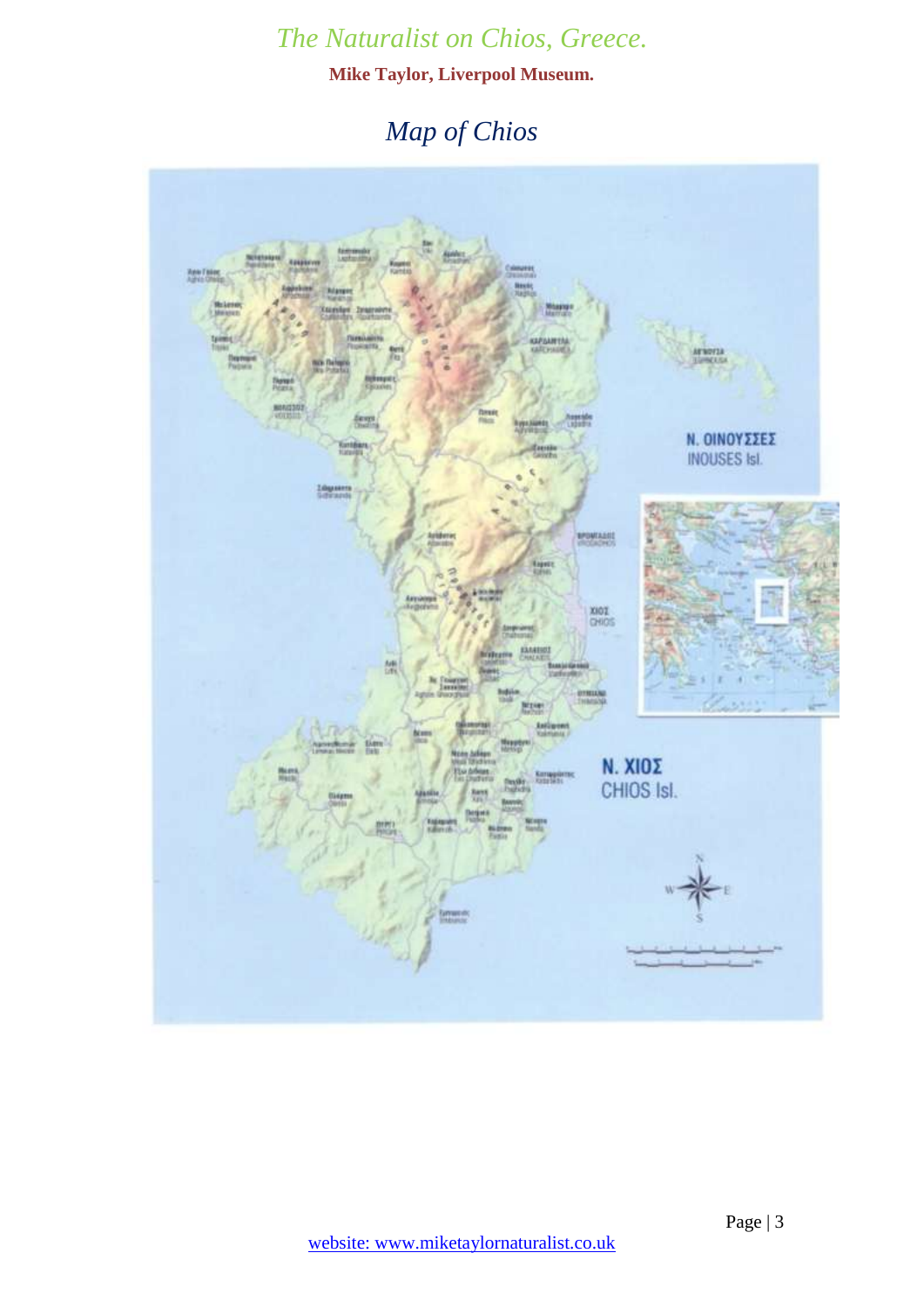#### **Mike Taylor, Liverpool Museum.**

# *Introduction*

<span id="page-3-0"></span>Commencing in 1992 I have been visiting Chios for holidays, the time on Chios since my retirement in early 1995 averaging nearly six months each year. My interests in all aspects of natural history, including a major invertebrate biodiversity study with the help of the Liverpool Museum and by colleagues from other U.K. institutions has given me a broad insight into Chios natural history. I have also undertaken much field investigation with local naturalists, from whom I have also received much help.

Chios is virtually unknown by Western Europeans interested in natural history. This is particularly the case in the U.K. which does not have any direct holiday charter flights operating to Chios.

Chios is the fifth largest Greek island , smaller than Lesvos thirty miles to the north and larger than Samos forty five miles to the southeast. Due to a combination of natural disasters and human conflict , Chios has suffered from a depressed economy relative to its neighbours , with little industrial or holiday accommodation development. Agricultural activity is non-intensive and patchy in nature and this has contributed to the retention of much of the natural landscape and to the preservation and protection of native plants and animals.



*Pelinaeon Mountain*

Chios has a very varied geology and an impressive topographic range capped by the Pelinaeon mountain in the north of the island which is 4250 ft high , considerably higher than on any other island in the region. Its location close to the Turkish mainland, opposite the Izmir Peninsular, provides a warm climate in a position in the centre of one of Europes main bird migration routes.

Its geological history and isolation, combined with its varied geology and topography, has lead to the evolution of numbers of plants and animals unique to

the island. In many ways, Chios can offer the perfect holiday destination for the naturalist with wide ranging interests in plants and animals.

Chios has not suffered from the excesses of visually intrusive, environmentally damaging and inappropriate developments seen in many other Mediterranean areas. On the contrary many of the old properties in the villages are being gradually modernised with tasteful and sympathetic care to ensure the preservation of their character for the benefit of future generations of citizens and visitors.

Chios's compact shape and the recently developed network of good roads enables all parts of the island to be easily reached. This ensures that the visiting naturalist can enjoy the nature of Chios without the fatigue of long transit journeys between places of interest, thus maximising the time spent seeing plants and animals of interest. English is widely spoken and understood on Chios, and the people are very friendly and helpful.



*West coast of Chios*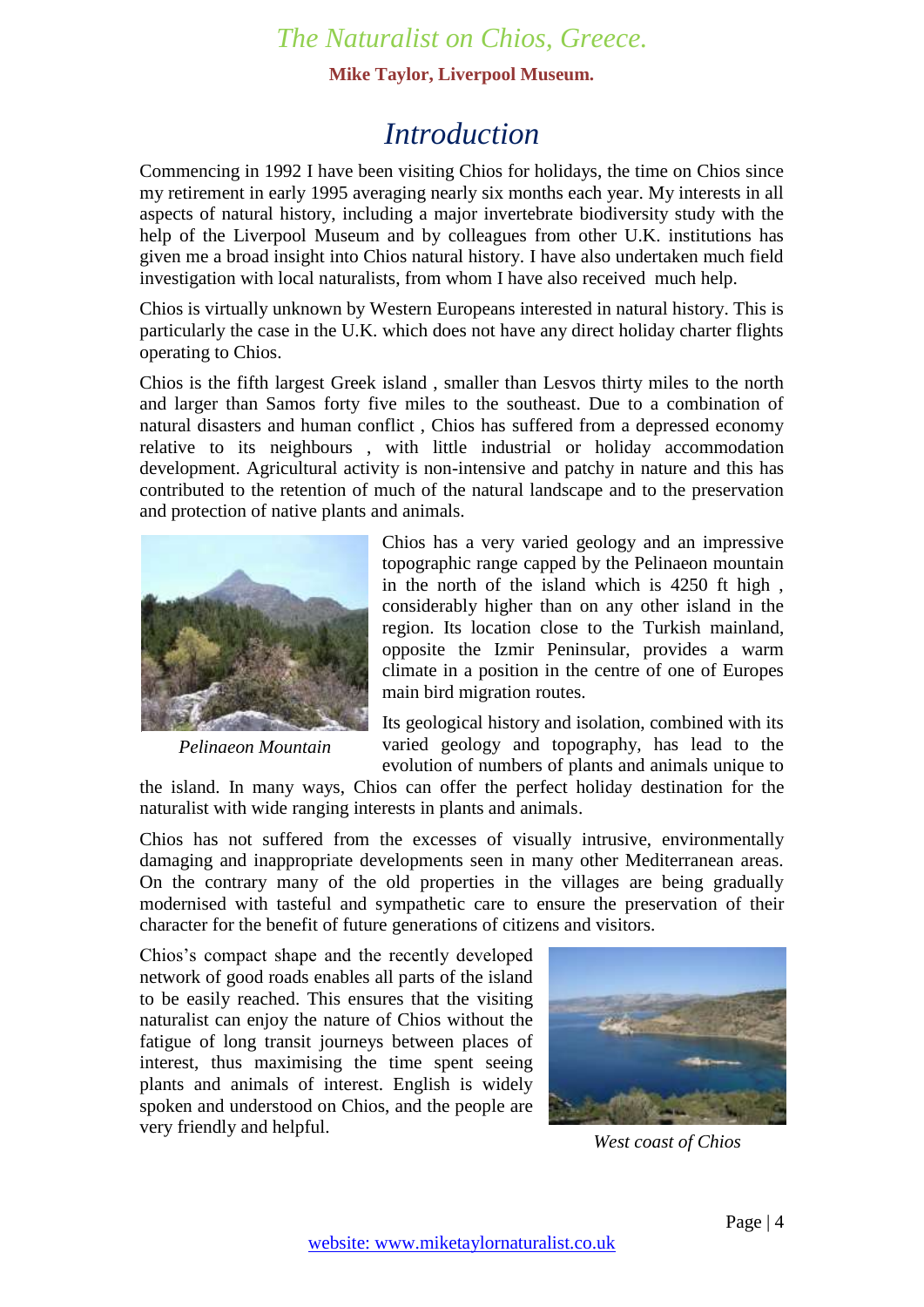#### **Mike Taylor, Liverpool Museum.**

# *Birds on Chios*

<span id="page-4-0"></span>Chios offers a similar birdwatching experience to that enjoyed by the large numbers of birdwatchers who visit Lesvos in April and May each year. Some 95% of the bird species seen on Lesvos at this time of year can also be seen on Chios, in many cases the birds can be found more readily on Chios and when located often offer better viewing prospects

There are three species resident on Lesvos which do not occur on Chios, namely , Rock and Kreupers Nuthatches and Middle Spotted Woodpecker. On the other hand I have found two migrant species on Chios which have not been recorded on Lesvos. The first European Upchers Warbler was found near Marmaro in the spring of 1997 when I was with a group of birdwatching friends of mine who were staying with me. In 2001 whilst carrying out some invertebrate biodiversity survey work on Marmaro Marsh I found a dark phase Western Reef Heron feeding along one of the many drainage ditches. In late winter I have also found the handsome and elusive Pine Bunting in the marsh. Research by Iannis Choremi and others in the early 1970's proved the presence, during September and October each year, of up to at least ten to fifteen Red-fronted Serin on Chios. This species, previously unrecorded from Europe, was known previously from Turkey. Apart from single records subsequently from Chalkis and Lesvos, Chios remains the only known European location for this species. The resident Jay on the island is of the Black-headed eastern group ' *atricapillus'*, this Taxon, *Garrulus glandarius anatoliae* being confined to the islands of Lesvos, Chios, Rhodes and Kos. A total of 66 species of birds are believed to breed on Chios.

The large rivers which feed into the Gulf of Kalloni and the Salt Pans provide the only significant habitat on Lesvos not represented on Chios. However nearly all the species of birds seen in these habitats also occur on Chios though not as consistantly and in the numbers seen in Lesvos.

During the peak period of the spring migration the changeable weather to be expected at that time of year can often lead to spectacular 'falls ' of migrating birds. Tens of thousands of birds seek shelter on Chios during brief periods of bad weather. I can still vividly recall my garden and adjacent properties in Vrondados giving shelter to scores of Whinchats and Pied and Collared Flycatchers with one olive tree in the garden 'decorated' with three pairs of Golden Orioles. During these passages of migrants occasional uncommon visitors also pass through my garden , including one Ruppells Warbler feeding on a shrub some six feet beyond my stretched out legs as I was drinking a glass of beer one lunchtime !!! This visitor making a welcome variation to the continuous visits by Olivaceous Warblers which breed each year in and around the garden.

Many of the rarer species of breeding birds which are eagerly sought by visiting birdwatchers on Lesvos are also to be found on Chios. Breeding Buntings include Black-headed and Cretzchmars Buntings both common on Chios. Breeding pairs of the rare Cinereous Bunting are found each year in the upland areas of north-central Chios amongst scattered pine trees. A visit to one of the easily accessible regular breeding sites will usually give the keen birdwatcher good views of these elusive birds. I well remember spending half an hour or so watching from my car parked on a mountain road the parents of three recently fledged juveniles feeding their offspring with large green crickets, the family party being only some twenty yards away.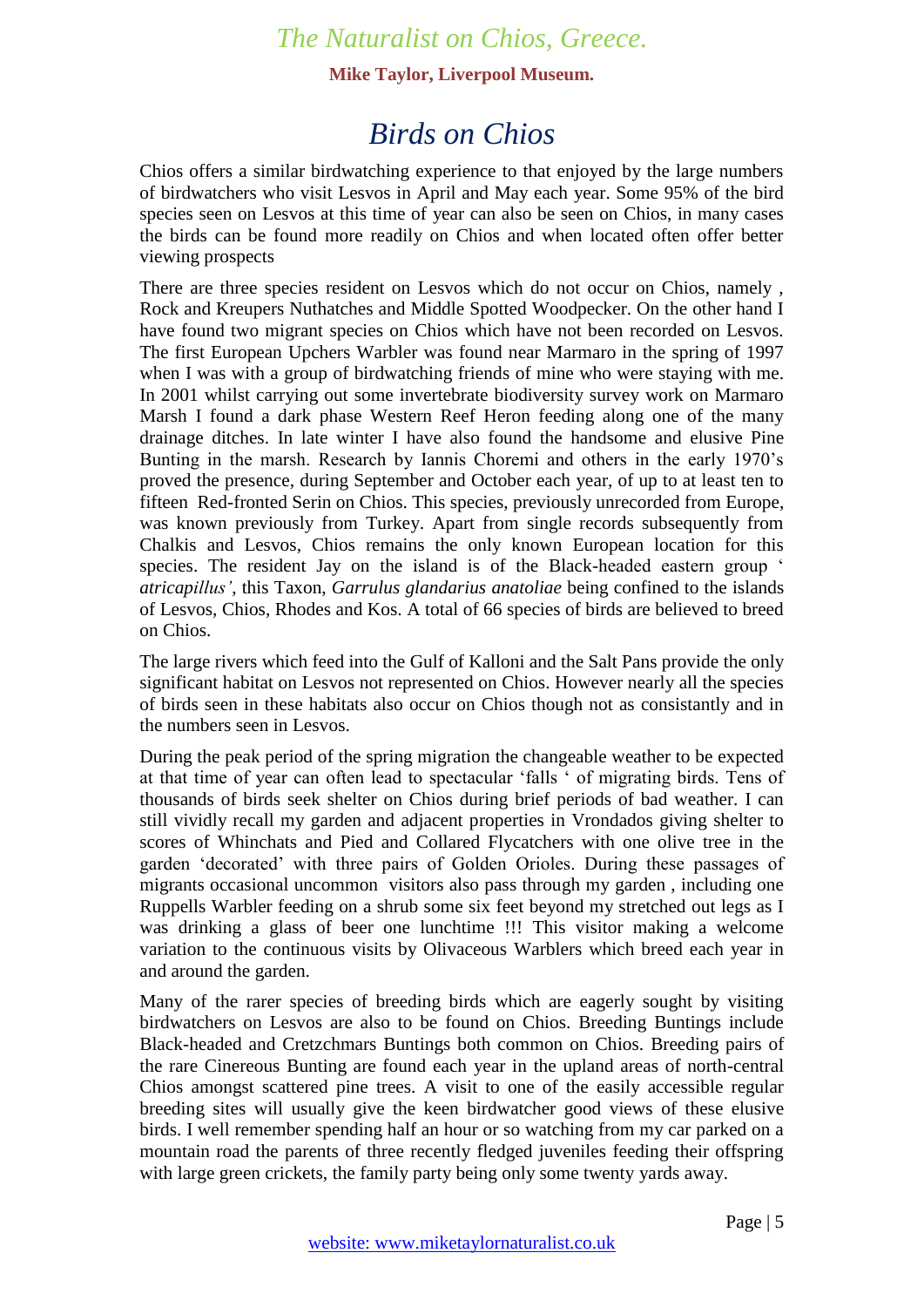#### **Mike Taylor, Liverpool Museum.**

These same upland areas, including those wooded areas in the southern parts of Chios hold many breeding Woodchat and Masked Shrikes. Rufous Bush Chats breed in the more open hilly areas in south-central Chios, the wonderful aerobatic 'butterfly' display flights of the ardent male suiter to his mate in which he loops and stalls to display his spread tail feathers is unforgetable , and remains for me one of the most memorable and spectacular displays of 'airmanship' in nature.

Birds of prey are always of great interest to birdwatchers and Chios has many resident and visiting species to be seen. Three species of owls occur on Chios, the Little Owl and Barn Owl being residents. Three years ago a pair of Barn Owls nested in one of the ruined stone buildings in the Kampos area not far from the airport. The calls of the summer visiting and breeding Scops Owls are one of the most widespread and characteristic sounds of Chios summer nights.

Short-toed Eagles and Long-legged Buzzards are widespread on Chios throughout the year. Some traditional nest sites on inland cliff ledges having accumulated large quantities of nest material over the years. Display flying near the nest sites and aerial food passes being observed occasionally. Two years ago a male Booted Eagle spent the summer near Volissos in an area containing numbers of very large old oak trees, this habitat being typical Booted Eagle breeding territory, hopefully one day they may return to breed here as they once did in the splendid Kampia Gorge. One September my daughter and I whilst walking the north coast road from Leptopoda to Kampia Beach were lucky enough to see a migrating family party of two adult and three juvenile Booted Eagles flying in a westerly direction towards Agiasmata, as they flew slowly past us at the same height as the road, we had wonderfully close views of all the individual birds.

In the spring large groups of Red-footed Falcons can be seen from time to time migrating northwards to their breeding grounds in the Balkans, the largest group I have seen numbered more than forty individuals. They had rested overnight in a sheltered upland valley near Armolia, I only found them because I had to get to the valley before dawn to recover some insects from a light trap I had set the previous evening. Just after first light the falcons were on the wing again.

Eleanoras Falcons are common summer visitors to Chios, they can be seen hawking for insects, mainly dragonflies, on their long slender wings over the orchards , fields and mountains of Chios. This species of falcon delays its breeding until later in the summer when the adults prey on young swallows and martins on which to feed their young. They breed as a colony on the small offshore island of Venetico just to the southeast of Chios. Honey Buzzards, Marsh Harriers and Hobbies are regularly seen in Chios as they pass over the island during migration periods.

An opportunity to take a boat trip round the southern tip of Chios should not be missed as this will offer the keen birdwatcher close views of birds otherwise difficult to see. Corys and Yelkouan Shearwaters will be encountered wheeling and skimming just above the waves. Approaching the southern tip of Chios some of the annually increasing numbers of Audouins Gulls will be seen flying and also resting on the eastern facing rocky slopes where courtship display was observed in 2001. Perhaps they will soon establish a breeding colony here. Peregrine Falcons can also be seen in this part of the coast as well as numbers of Pallid Swifts which nest in the sea caves and rocky clefts and fissures.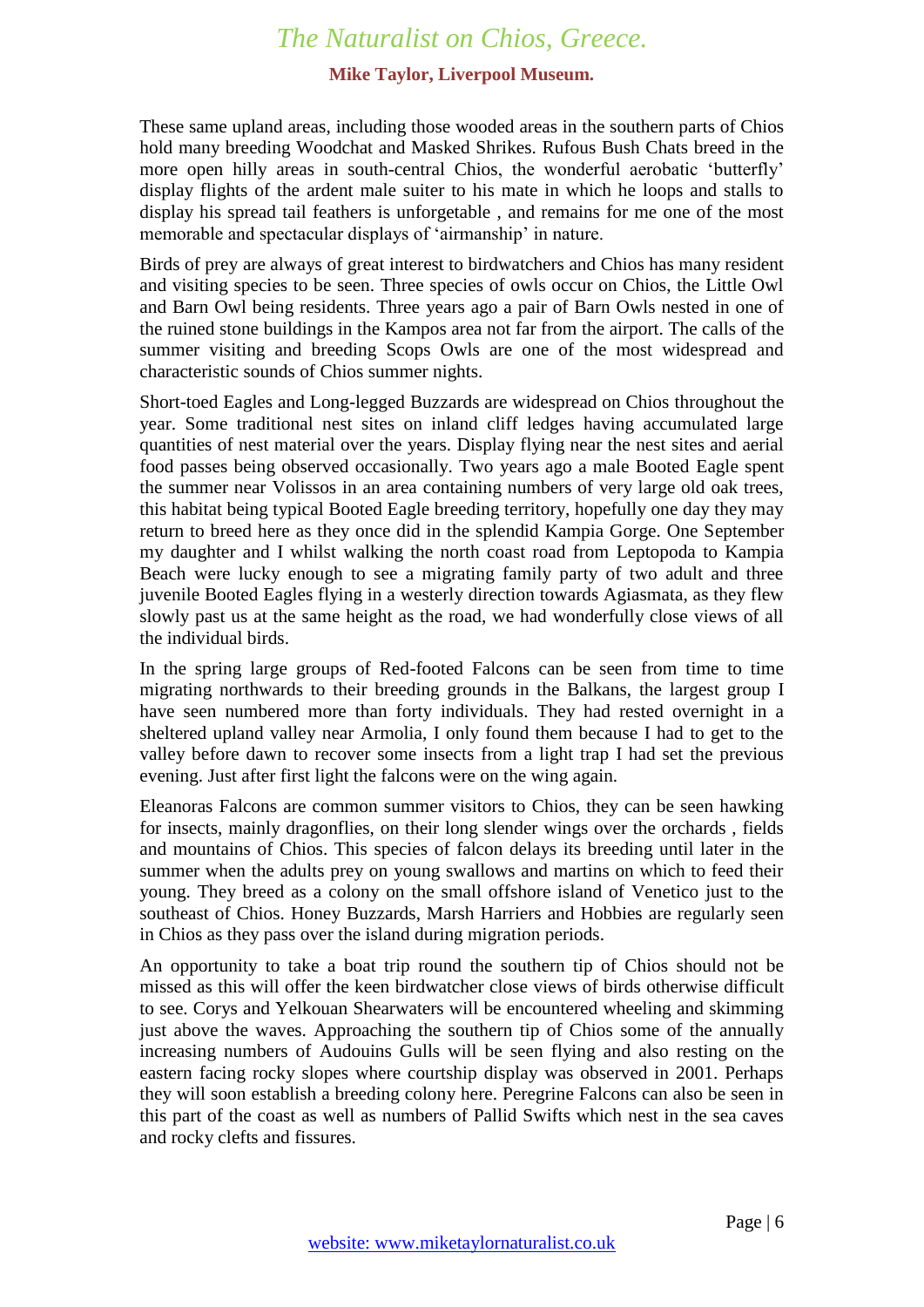#### **Mike Taylor, Liverpool Museum.**



*Kingfisher*

Chios has its share of colourful birds as well, Bee Eaters have bred in the Volissos area since 2001 and Kingfishers are frequently seen fishing at Kato Fana, Lithi and Elinta. This year the presence of a pair of birds in the area of clay pits and freshwater pools at the abandoned Thimiana Brickworks indicate the potential for breeding to occur. Hoopoe and the different races of the Yellow Wagtail are common during spring migration and will allow close approach by the careful birdwatcher.

Chios has its share of unremarkable but nevertheless interesting 'Little Brown Jobs', often of particular interest to the more advanced

birdwatcher. The same upland valley near Armolia which was the scene of the migrating group of Red-footed Falcons and the displaying Rufous Bush Chat, is the best place to see Olive Tree Warblers as my birdwatching friends and I discovered in 1997 when half a dozen singing males were found there. This valley also has regular breeding Masked Shrikes and Chukar.

Larger birds can be see on migration including groups of Little Egrets, Purple Herons and Glossy Ibis. A variety of wading birds can be seen on shorelines, estuaries, banks of seasonal streams, marshland and drainage ditches, including Wood, Green and Common Sandpipers. Little Bitterns, Crakes and Water Rails are to be found in brackish pools at the backs of beaches, such as at Kato Fana, Elinta and Kampia Beach, and on permanent marsh areas such as at Marmaro. Occasionaly much larger birds are seen including a Black Stork which I observed for about half an hour feeding in fields one spring at Kalamoti in south Chios. The shoreline at Managros had a flock of over a hundred Gargany on the  $24<sup>th</sup>$  March 2003 where they had paused to rest on the beach whilst on migration northwards. The drier areas behind the beach hosts a variety of other migrants from time to time including, Stone Curlews, Quail, Tawny Pipits, Montagues and Hen Harriers.



runs for a distance of about two miles from Kampia Village

A walk in the beautiful Kampia Gorge, which

to Kampia Beach, in mid May is a joy to the general naturalist as the Gorge is far away from any roads and the air is

filled only with the sound of singing Nightingales, rippling water and the buzzing of bees. It is also the home of many rare and interesting plants and insects

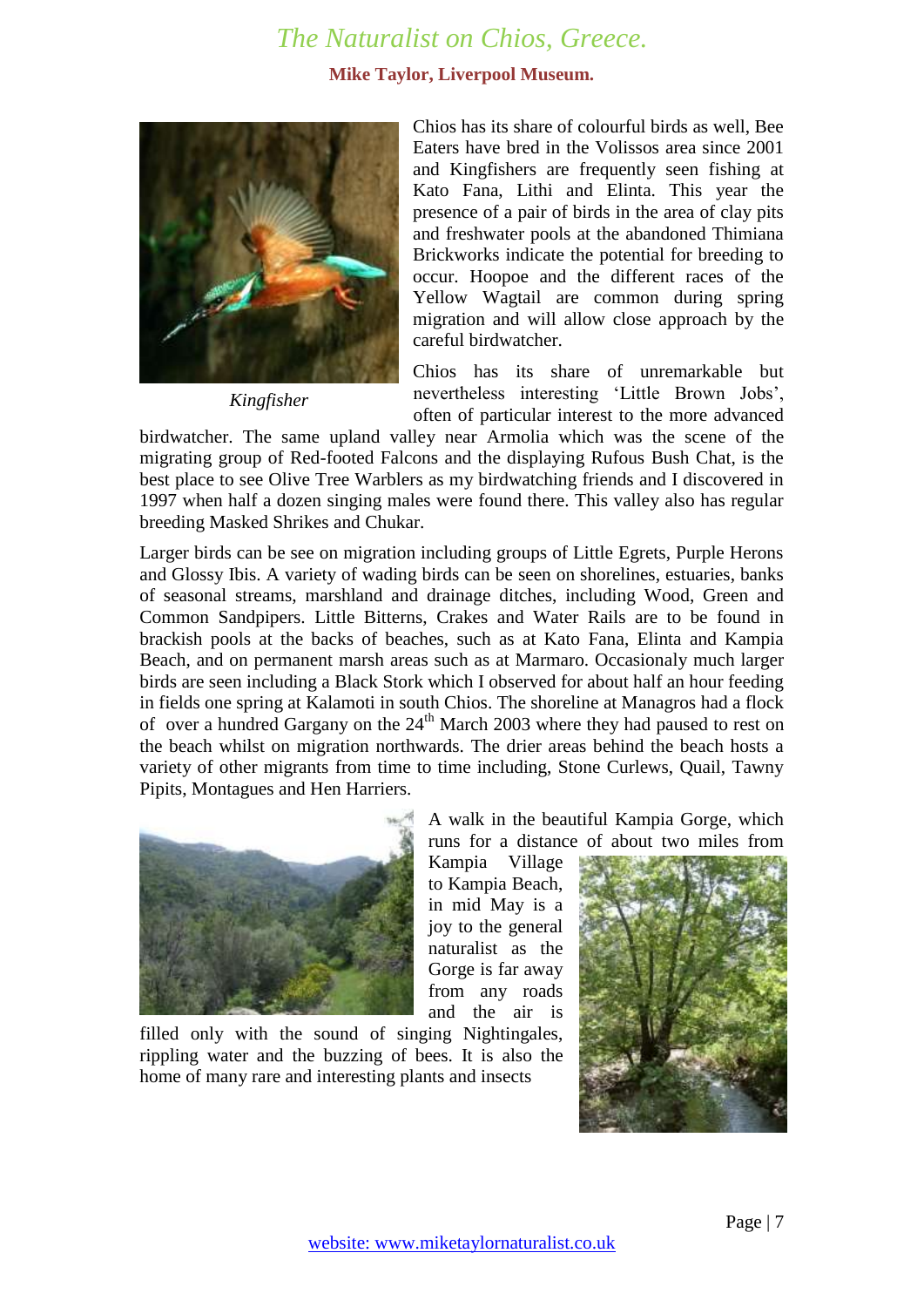**Mike Taylor, Liverpool Museum.**

# <span id="page-7-0"></span>*Wildflowers on Chios.*

The wildflowers of Chios can be enjoyed by visitors throughout the year. However the variety and profusion of flowers is greatest from late winter to early summer.

Autumn and winter landscapes have fine showings of Colchicum, Cyclamen, Crocus, Sternbergia and many other plants.

In late winter, flowers of the Giant Orchid, *Himantoglossum robertianum,* appear in widespread localities throughout Chios. As the season progresses a succession of many different species of flowers reveal themselves and paint the landscapes in an ever changing pallette of colours.



*Spring flowers at Managros*

Due to the non-intensive and patchy agricultural practices in Chios there are always places of varied botanical interest in close proximity to each other, so many different species can be found in relatively small areas. The varied geology, the height of the hills and mountains and the climatic differences within the slopes, valleys and watercourses of the island coupled with the influences of compass orientation, gives numerous niche microclimates. The succession of flowers in the south of the island comes weeks earlier than on the

northern mountain slopes, so a visitor in the peak flowering season can experience early, mid and late flowering species by moving relatively short distances.

The succession of spring and summer flowers includes four species of Anemones, four species of Tulip, four species of Poppies, Gladiolus, Cistus, Spartium, Nigella, Iris and many other species. Herbs including Sage and Origanum are in abundance and they contribute in great measure to the sweet perfumes which pervade the air of Chios during the flowering period.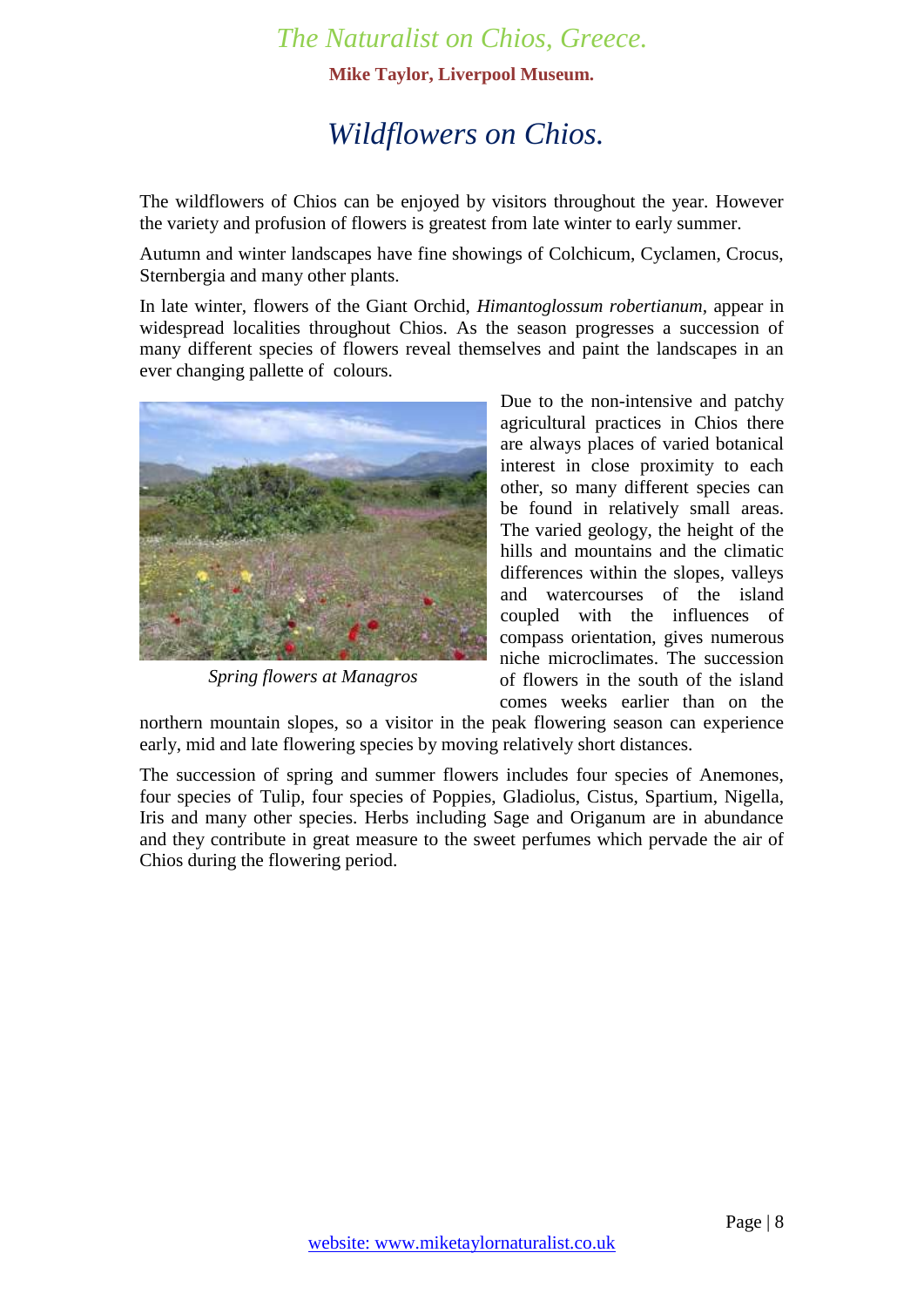#### **Mike Taylor, Liverpool Museum.**

There are many superb locations offering very different flower rich displays, amongst the best are :-





*Kato Fana Beach Spring Flowers at Kato Fana*

Kato Fana on the southern coast of Chios has a fine undeveloped sandy beach, brackish pools, and flower rich areas behind the beach. It is particularly good for its displays of beach and dune flora in April and for Holy Orchid, *Orchis sancta,* in May.

Managros beach on the west coast of Chios near Volissos is a 3 Km long stretch of sand and gravel beach with a superb undeveloped hinterland of dunes and sandy gravels with a rich associated flora. The displays of spring flowers are particularly stunning and are at their best in late March to mid April.

Marmaro Marsh is the only remaining significant permanent freshwater marsh on Chios and offers fine displays of the associated specialist marsh plants.



Pelinaeon mountain has been the subject of botanical research for many years and has yielded several new species endemic to the mountain and so far not yet found anywhere else in Greece. These species include *Atraphaxis billardierei* and a beautiful yellow Fritillary, *Fritillaria pelinea.* The slopes at 2000 ft above the village of Viki are complete carpets of numerous species of flowering plants in April, reminiscent of alpine meadows.

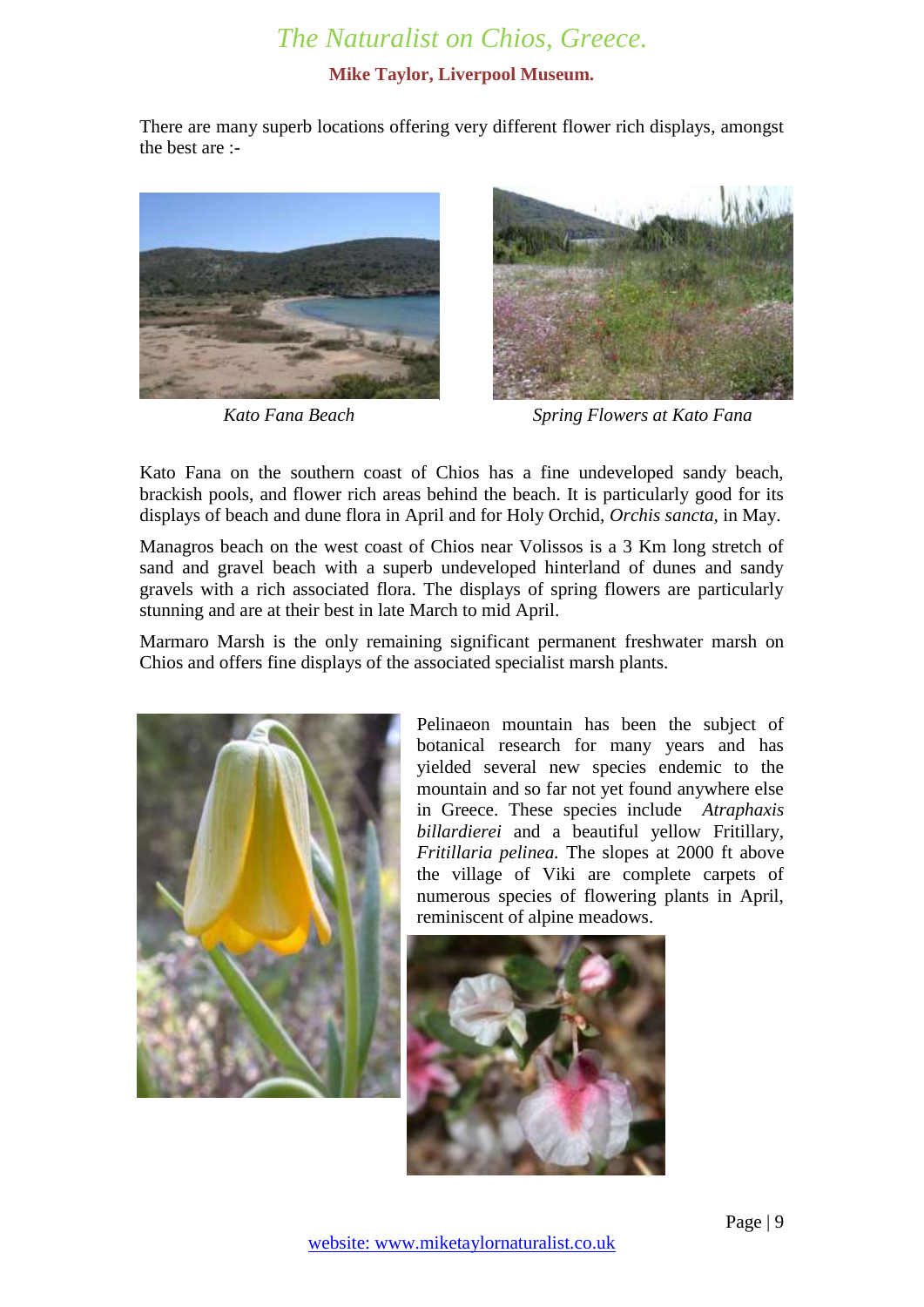#### **Mike Taylor, Liverpool Museum.**

Kampia Gorge is a deep narrow valley in the north of Chios featuring a permanent stream and many mature deciduous trees. It is two miles long and contains many interesting plants. It also has great scenic beauty and is at its best in mid May when the explorer can enjoy its cooling dappled shade and plants and creatures to the accompanyment of serenading Nightingales.



Coastal cliffs near Vrondados and Emporios,

both on the east coast, are the habitat of the local and beautiful *Campanula hagielia*  flowering in April and only found in the eastern Aegean and western Anatolia.

The lower hills in south central and south Chios near the villages of Pyrgi, Olympi and Mesta are rich in maquis flora and are particularly good for some of the rarer orchids.

In central Chios the western coastal village of Lithi and the inland villages of Anavatos and Avgonima are particularly rich in Orchids and Iris where numerous species are common amongst the limestone rocks.

As an example of the richness of the Chios flora one can do no better than describe the extensive numbers of taxa of orchids so far discovered on the island. Whilst the list is impressively large, there must be many other species on Chios which are as yet undetected. In the last two seasons, 2002 and 2003, five taxa have been added to the list. Orchid research on Chios has also been undertaken by occasional visits by botanists including Hirth and Spaeth, however much of the credit for our current knowledge must go to Pandelis Saliaris, a Civil Engineer working for the Region of the Northeast Aegean, who spends most of his free time during the orchid flowering season looking for new species and mapping the locations of all the species on the island. He recently published his illustrated book on the Orchids of Chios.

For a number of years Pandelis has hosted visits to Chios by a number of European orchid specialists. In recognition of the richness of its orchid flora, now shown to be one of the richest in Europe with well over 80 taxa, the International Orchid Convention will be taking place in Chios in 2005, timed to coincide with the flowering time of some of the rare species. This convention is supported by the Prefect, Mayors and citizens of Chios who are keen to encourage visits of 'Ecotourists'.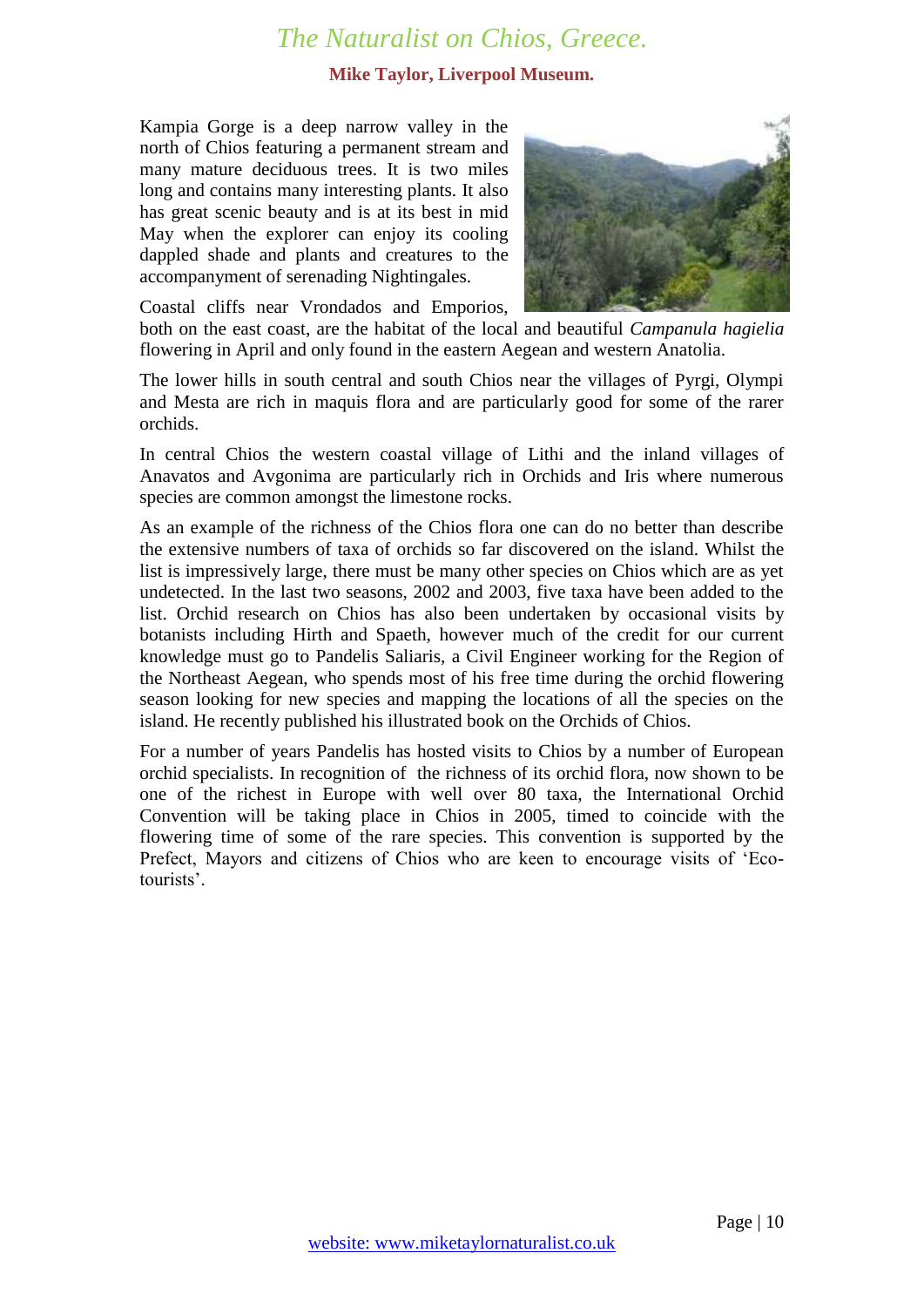#### **Mike Taylor, Liverpool Museum.**

By way of illustration of the range of taxa on Chios, the following notes will give the reader an impression of the potential for visiting orchid enthusiasts.



*Ophrys homeri.* This rare orchid was found in Chios in 1991 by the German botanists Hirth and Spaeth and described by them and published as a new species in 1997, with Chios as the type locality. It has been found subsequently in Kos and Lesvos, and in Mugli, Turkey. It has been found in a many places in central and southern areas of Chios including Elinta, Lithi, Ag Pateres and Pyrgi where it flowers in April and May.

*Ophrys reinholdii* var *leucotenia. Ophrys reinholdii* has been known to occur on Chios since the early 1990's when they were found in two localities in the northwest growing amongst oak trees where they flower in March and April. In May 2003 I found, in the company of Pandelis Saliaris, eight plants of *O.reinholdii* var *leucotenia* at about 2000 ft altitude on the northern slopes of Pelinaeon in open pine woods. The type locality of this variety is in the Antalya region of southwest Turkey where it is known only from six sites, hitherto the only known locations until its discovery on Chios.





*Ophrys phrygia.* This species was described in 1923 from plants found in the Antalya region of southwest Turkey, still the principal location for the species. It was discovered in several place on Chios within the last ten years mainly in central and northern parts of the island including Vrondados, Viki and Issidoros where it flowers in May.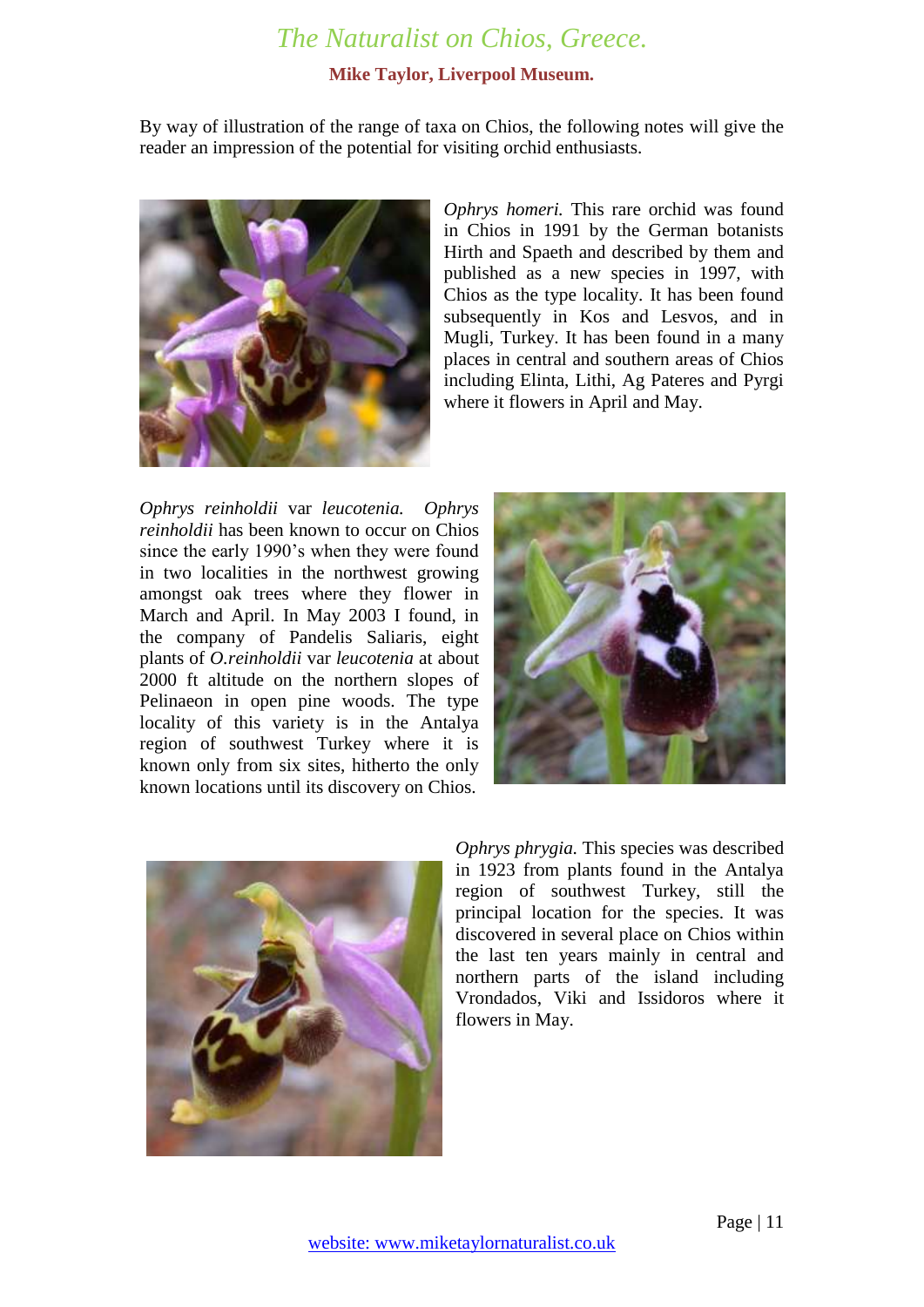#### **Mike Taylor, Liverpool Museum.**

*Ophrys omegaifera.* Another rare and localised species described in 1923 from plants found in Crete. It is now known from the Cyclades, Crete, Karpathos and Rhodes. The plants on Chios representing the most northerly known location. In Chios it has been found at many locations throughout the island including Viki, Vrondados, Anavatos and Mesta. It is also found in south-west Anatolia. It flowers from early March to mid April.





*Ophrys regis-ferdinandii.* This attractive, rare and local orchid was described in 1939 from plants found in Rhodes. It has now also been found in Simi, Tilos, and Samos. It is widespread and locally common in the southern half of Chios. It has also been discovered in Turkey near Cesme and Kucadaci. It flowers in March and April.

*Orchis anatolica.* This beautiful orchid is widespread and locally abundant on Chios, though it is generally considered to be local and rare elsewhere. It occurrs in a great variety of colour forms and its abundance has lead to the presence of many hybrids with other species on the island. It flowers from March to May. It is also known from the Cyclades and Crete in the west, to Lebanon, Syria and Israel in the east.

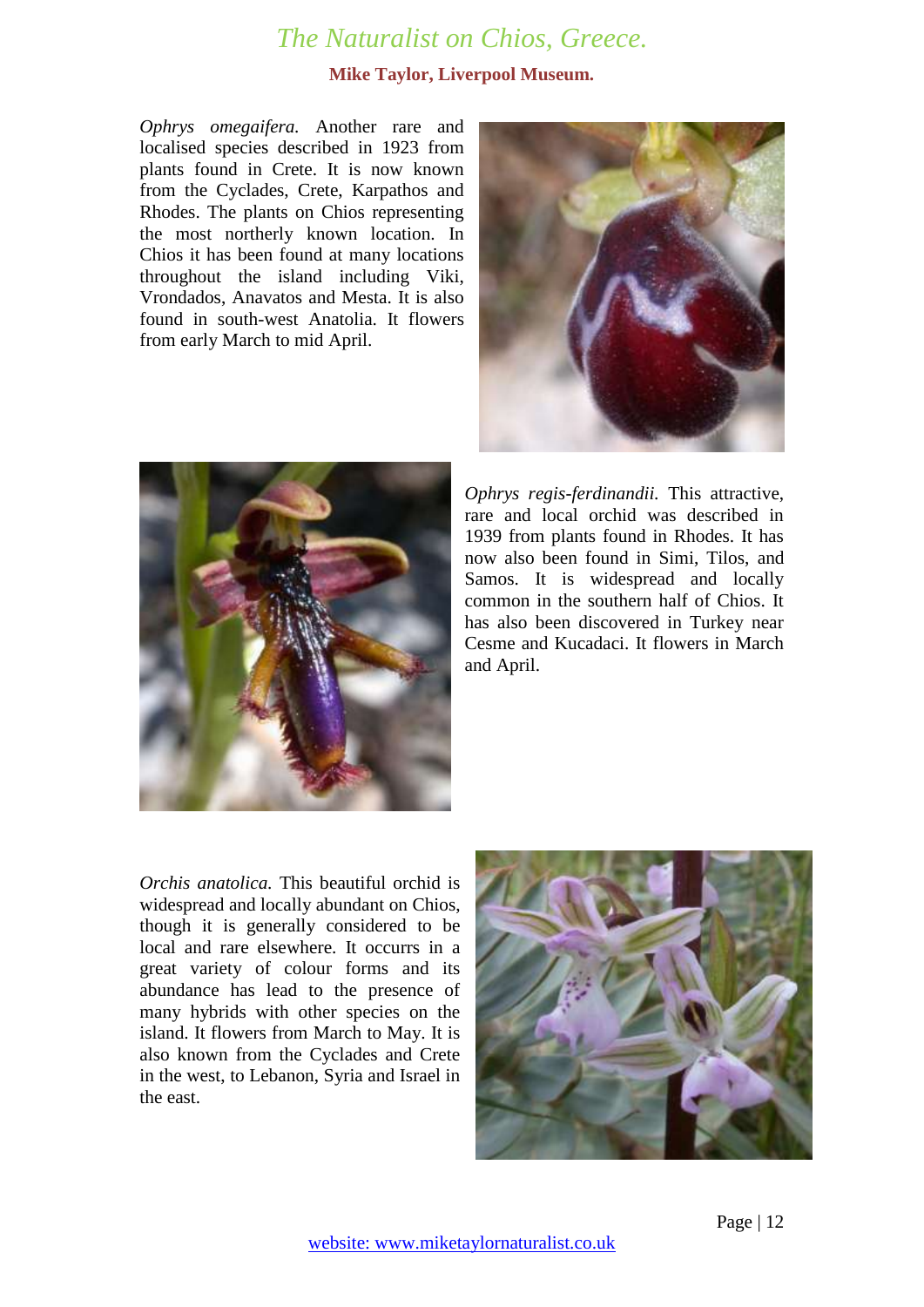#### **Mike Taylor, Liverpool Museum.**

*Orchis sancta.* This attractive orchid is widespread and common throughout the lower areas of Chios. Its name of *sancta* was given because the flower has the appearance of a face hooded by a monks cowl. It is considered a rare orchid within its range of Greece, Turkey, and on the Meditteranean coast down to Israel, however it occurs in large numbers on Chios, particularly behind the beach at Kato Fana in May when it flowers after the leaves have died down.



*Orchis anthropophora.* I discovered this orchid on Chios in April 2002, near Olympi. It is generally considered to be rare in the eastern Aegean, though it has also been found on Lesvos. A detailed search around the original site near Olympi in 2003 found over twenty plants, with a further eight plants at a new site north of Mesta and three plants near Limenas. The individual florets are most attractive, resembling a cream and pink human figure wearing a bowler hat. The plants in Chios were all found in and near maquis vegetation with juniper content.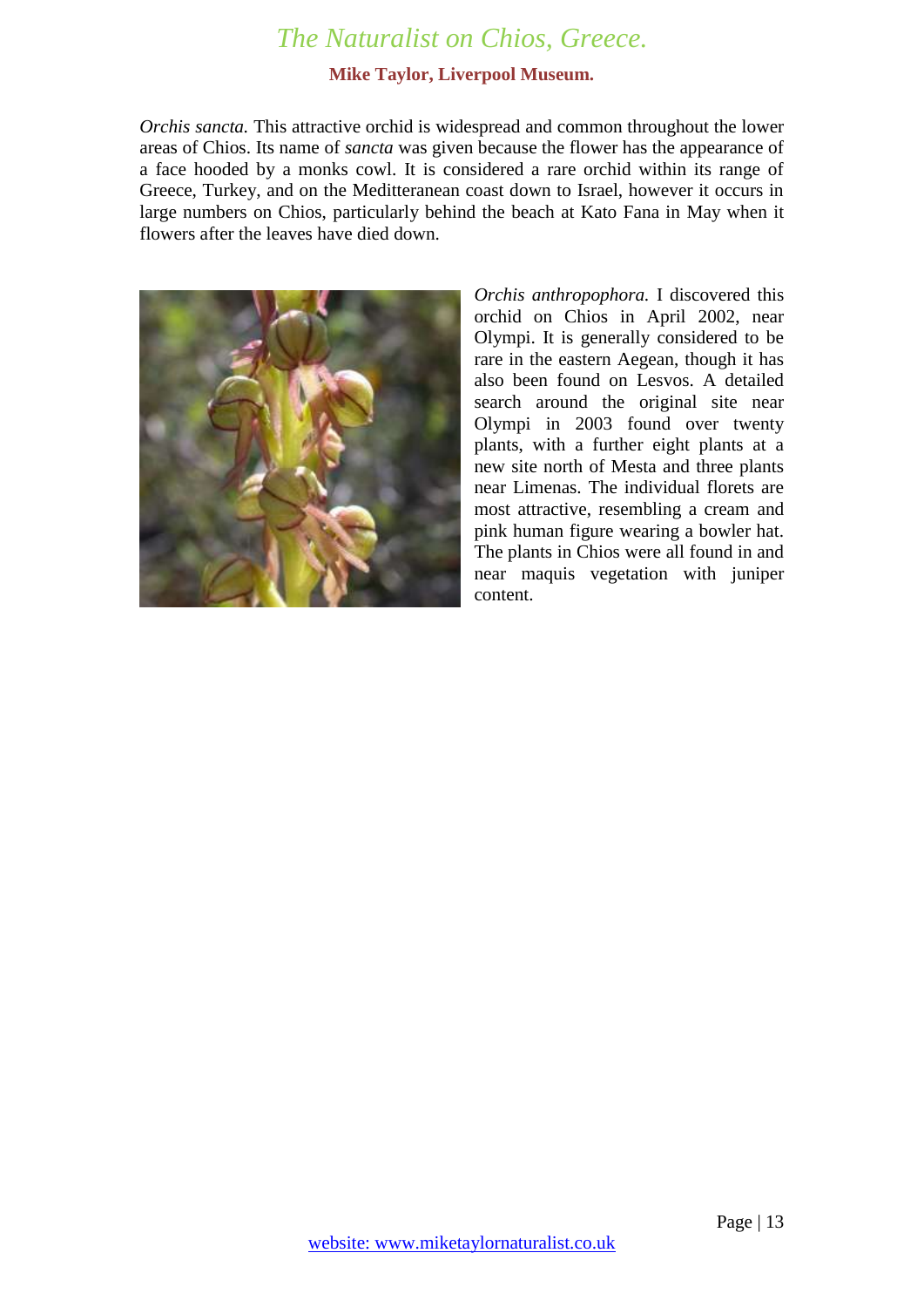**Mike Taylor, Liverpool Museum.**

# *Insects on Chios*

<span id="page-13-0"></span>A study into the invertebrate biodiversity of Chios, which has been in progress now since the early 1990's by Liverpool Museum, has established the existence on Chios of a rich and varied fauna.

### <span id="page-13-1"></span>Butterflies and Moths

Butterflies were the only group of insects for which any sustained attempt had been made to identify the species occurring on Chios prior to the Liverpool Museum survey. This earlier research had shown that one species of butterfly, Chios Meadow Brown, *Maniola chia,* was an endemic, only found on Chios and the adjacent small island of Innousis. This butterfly is widespread and common on Chios in the summer. The survey has added 6 species of butterflies to the previously known total of 50. The most notable addition being the Plain Tiger, *Danaus chrysippus*, a very rare and specially protected species in Greece whose Chios stronghold is at Kato Fana where it has established a foothold probably reinforced by migration.

Two other species of protected butterflies also occur widely on Chios, the False Apollo, *Archon apollinus* and the Eastern Festoon, *Zerynthia cerysi* , both feeding as larvae on Birthworts, *Aristolochia* species, they are locally common on Chios. These two species fly early in the season being on the wing in March and April. They are particularly common in the northwest near the villages of Aphrodesia, Keramos and Leptopoda, and in south central Chios near the villages of Armolia, Kalimassia and Kataraktis. The Two-tailed Pasha, *Charaxes jasius* , is a very local butterfly on Chios and difficult to find, it has been seen occasionally on the south coast at Kato Fana and on the west coast at Lithi. The larval foodplants are the Strawberry Tree, *Arbutus unedo,* and the Eastern Strawberry Tree, *Arbutus andrachne,* both of which grow on Chios. The larvae are cryptically coloured to match the branches and twigs of the foodplant and are very difficult to see.

The total number of species of Lepidoptera identified to date is 430 including the discovery of possibly three species of moth new to science, subject to ongoing study prior to publication of descriptive papers in scientific journals. Six species have been identified from Chios which represent first European records.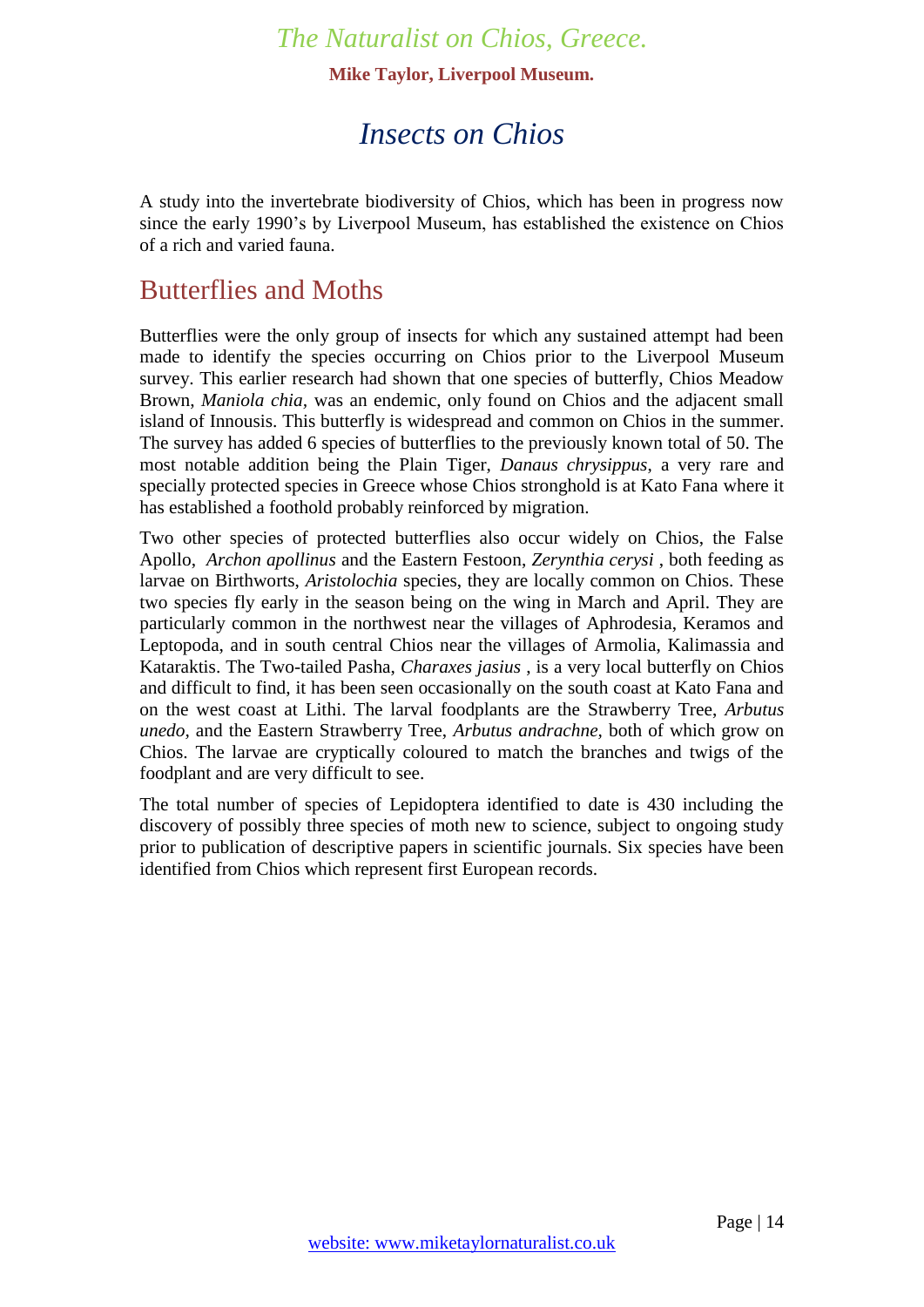#### **Mike Taylor, Liverpool Museum.**

### <span id="page-14-0"></span>Bees, Wasps and Ants

The Liverpool Museum survey has proved the presence of a large number of species of Bees, Wasps and Ants, ( *Hymenoptera* ), on Chios. The ants have been subjected to detailed study resulting in the recording of over 80 species, far more than recorded for any other Greek island. Kato Fana has proved to be particularly rich with 19 species recorded so far.

Spider hunting wasps, *Pompilidae,* are numerous on Chios with over 40 species identified to date. These wasps prey on spiders which they hunt by running over the ground on their long legs with a somewhat frantic darting gait, and long twitching curled antennae, diving beneath stones and pebbles and creeping amongst the roots of vegetation. They seize their prey and paralyse them with a surgical and accurate injection of venom into the spiders main nerve centres. The paralysed spider is then taken into the wasps nest chamber, usually a hole in the ground. The wasp then lays an egg on the spiders body which is a living food source for the growing larva. One of the largest species found on Chios is, *Cryptocheilus alternatus,* this has a wingspan of about 50mm and preys on species of large spiders. It is well known for preying on the large *Tarantula* spider, however its prey on Chios is other large spiders including *Pseudotarantula.* I have found this large wasp in the northwest of Chios behind the beaches at Managros and Agios Markella. Other species of these wasps are generally distributed on Chios and can be seen wherever their prey are to be found.



There are a number of other large predatory wasps on Chios, some of the most noticeable being the rich purplybrown winged, yellow and brown bodied wasps of the family *Scoliidae,*  the species most often seen is *Scolia flavifrons,* the females of this species are the largest wasps found on Chios measuring up to 60mm in wingspan and 30mm in body length. The females burrow underground seeking out beetle grubs, including those of scarabs and chafers, these are paralised with an injection of venom and an egg of the wasp is then positioned on the body of the victim. The growing larvae feeds

externally on the grub, first eating the non-vital parts of the body so as to avoid early putrifaction which would result from the early death of the prey. These wasps are widespread and common in the summer throughout the lower levels of Chios and can often be seen nectaring on wildflowers and shrubs. The smaller males are particularly fond of the flower heads of onion plants.

Social Wasps, *Vespidae,* of several species, are found throughout the island and generally are of great benefit. These wasps are carnivorous, feeding their larvae on pulped up insects, many of them harmful to gardeners and farmers. Bees in contrast are vegetarian, feeding their larvae on honey and pollen. Man has harnessed the hard working bee to provide honey from the stores built by the bees during the summer months. Social Wasps do not store food, neither do they swarm in order to establish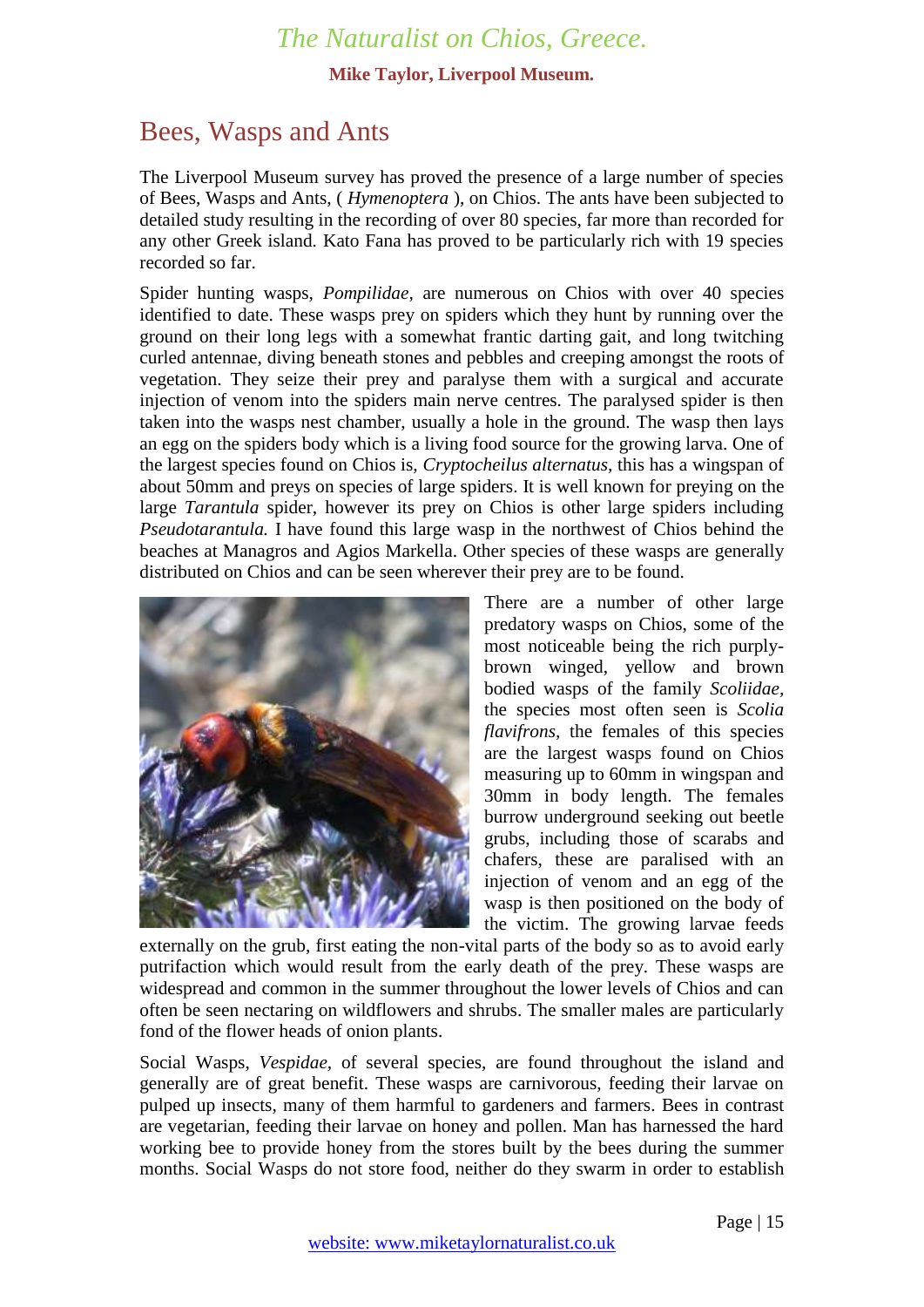#### **Mike Taylor, Liverpool Museum.**

new colonies. At the end of the winter only mated female Social Wasps survive and they make a small nest out of paper produced by chewing wood and bark fibres.

Once the colony has expanded sufficiently, successive generations of workers tend the growing numbers of larvae in the nest by providing pulped insects as food, and making more nest cells, the queen then devotes all her energy to egg laying. During the course of the summer and autumn a nest can often produce 20000 or more individual wasps.

From mid summer to late autumn as the colony reduces the production of new workers and only raises a small number of fertile males and females, many workers cease searching for insect prey for the larvae and start to indulge in their fondness for sweet things like nectar and fruit. It is at this time that wasps can become very troublesome to people in country and seaside areas, particularly when eating and drinking in tavernas or having a picnic on a beach.

Like Bees, Social Wasps need good supplies of fresh water for the colony and much effort is expended in searching for and carrying water back to the nests, individuals flying several Km for this purpose when necessary. Areas of Chios with narrowly confined water supplies in otherwise very productive habitats for their food sources can show huge concentrations of Bees and Wasps at the localised source of water. This explains why Elinta can probably claim the title of 'Wasp Capital of Chios'. The underlying ground beneath the Elinta water course is formed from a thick layer of water impermiable clay.

All the water falling in a huge limestone catchment area to the north and east of Elinta, several square Km in extent, is channelled by this geological feature to exit into the sea at or below the shore line. This has given rise to the reedbeds immediately behind the beach at Elinta, which provide perfect breeding grounds for Mosquitos and blood sucking Horse Flies such as *Tabanus lunatus .* The fresh water spring line gives rise to free running water particularly along the centre and eastern sections of the pebble beach from about six feet above sea level, the head of water in the surrounding mountains also causes fresh water to be discharged from the seabed to a significant distance seawards. This section of beach is the best place in Chios for observation by naturalists interested in Bees and both Social and Solitary wasps. A swimmer in the waters just near to this part of the beach can see the peculiar optical distortion created by the mixing of streams of water with different salinity, the growth of specialised stone clinging weeds which require semi-saline conditions are to be seen at their best at this location.

Whilst observing the Social Wasps in mid to late summer at Elinta I have frequently seen holydaymakers coming onto an apparently attractive but yet deserted beach only to have to quickly abandon it due to unacceptable numbers of wasps. These wasps are even attracted to the heads of swimmers some distance from the shore, presumably because the swimmers hair is soaked in low salinity water. This unnacceptable level of wasp activity presumably explains the lack of housing or commercial interest in providing refreshment facilities at Elinta. Any attempt to spray the wasps with insecticides would be frought with problems due to the high level of collateral damage likely to be inflicted on the commercially valuable Hive Bees, much in evidence in the catchment area involved.

Many different species of Solitary Bees are to be found on Chios sustained by the extensive range of flowering plants found on the island.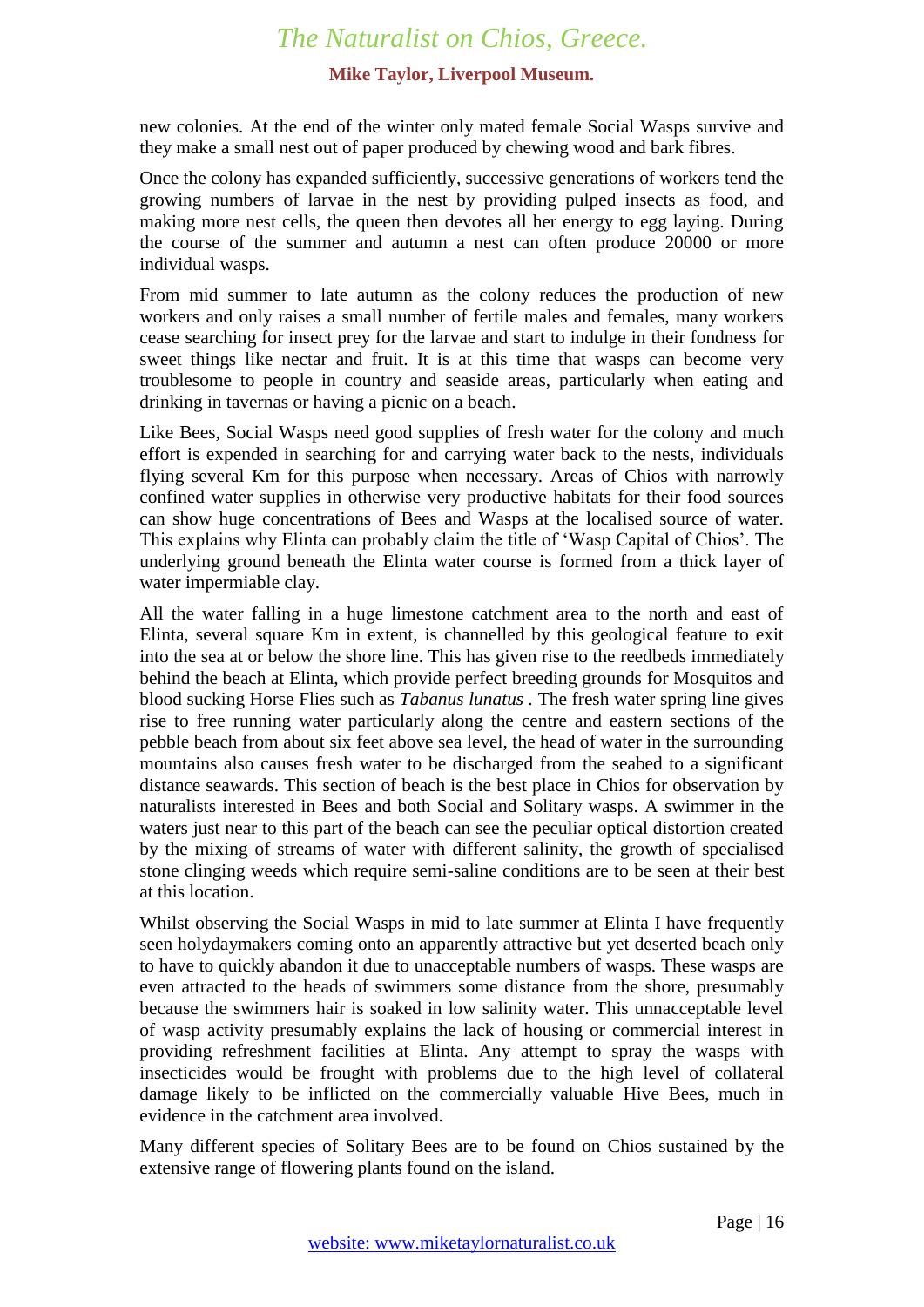#### **Mike Taylor, Liverpool Museum.**

### <span id="page-16-0"></span>**Flies**

Some families of two-winged flies, *Diptera,* have been the subject of detailed research by the Liverpool Musem and in the case of the Robber Flies, *Asilidae,* 40 different species have been found on the island though all have not yet been named , due to the need for taxanomic revision within the family. Three potentially new species have been found, currently subject to further study.

Two specimens of a rare species of Robber Fly, *Andrenosoma cornuta,* were discovered at Elinta and Agiasmata in 1997, the first Greek and European records, these were found close to the beaches at both sites. This species was described fifty years ago from three immature specimens taken in Turkey. No further specimens were seen until their rediscovery on Chios. The insect was not found in these two sites despite repeated searches in subsequent years. Fortunately in September 2002 a small colony was discovered on the coast just to the north of Gridia. A paper will be published in due course describing the habitat requirements and courtship and hunting behaviour of this species following further research on this colony.

An extraordinary attack by a large Robber Fly of the genus *Stenopogon,* ( species probably *junceus* ), was observed and photographed at Kato Fana where the prey species was a very large Antlion, *Palpares libelluloides.* This was unusual in that the span of the prey was four times larger than that of the predator. Because the predator is usually much larger than the prey in the Asilidae, photographs of the attack were of great interest to researchers into Robber Fly behaviour in the U.S.A.

Some Hover Fly, *Syrphidae,* genera have been the subject of detailed study on Chios where the range of available foodplants is particularly large and has the potential of hosting a large number of species . The genus *Merodon* is represented by fifteen species on the island. This genus includes a number of large, noticeable and attractive species which are sure to draw the attention of the naturalist because of their active and intrusive territorial defense behaviour. These insects can be found throughout the island wherever their foodplants occur. The larvae of this family feed on plants with bulbs or tuberous roots.

Some rare species of *Merodon* have been discovered on Chios including *Merodon toscanus,* which was described by the Dutch entomologist Hurkmans in 1993 from a single male specimen which he had taken in Italy. The single male taken in June 2001 between Armolia and Tholopotami being the second known specimen. Another rare species, *Merodon hamifera,* has been discovered on Chios with two males at Amahdes and a single male in Leptopoda. These were the first records since the original specimens were taken in Turkey over a hundred years ago and a single specimen was taken in Samos about seventy years ago. Colleagues from the U.K. and I have recently discovered a strong colony of this fly at Ag Iassos in Lesvos.

Two potentially new species of *Merodon* have been found on Chios and these are the subject of further study with the intention of publishing descriptions in due course. The early stages of many of the species occurring on Chios have unknown foodplants and their larvae have never been identified. The discovery of their foodplants and the preparation of detailed descriptions of the early stages would make a good project for a student of natural history on the island.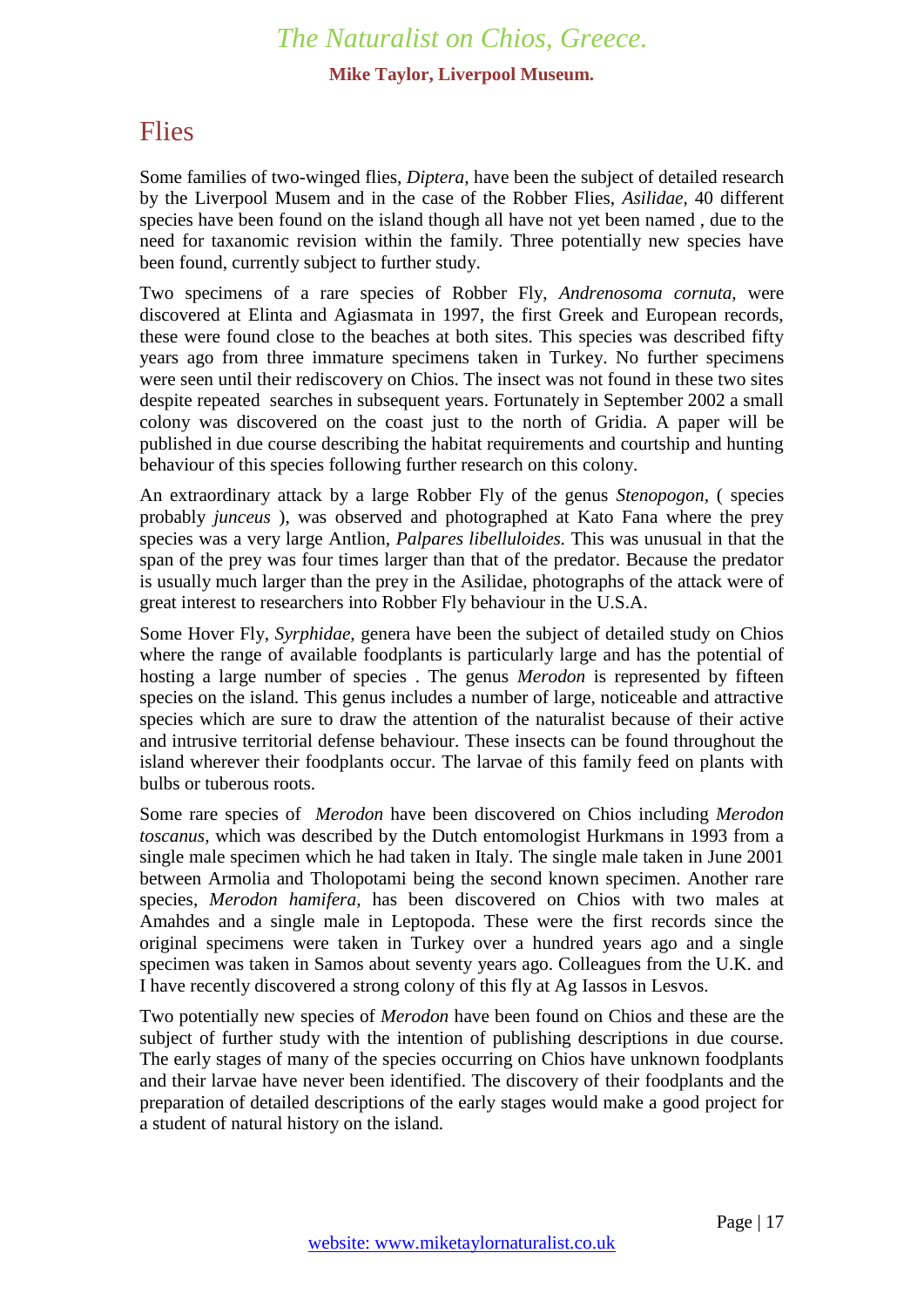#### **Mike Taylor, Liverpool Museum.**



In April and May, insects which look like wasps may be seen nectaring on the spring flowers and are also to be seen flying slowly close to the ground amongst vegetation alongside country footpaths. Some of these insects are not wasps, they are Hoverflies which mimic them. This strategy protects them from potential predators who mistake them for wasps which have to be avoided. So far two species of flies of the genus *Xanthogramma* have been found on Chios. The photograph shows a female of *X. citrofasciatum* nectaring on a flower near Pagida early in April. Females seek out colonies of ants of the genus *Lasius,*  these ants tend and protect underground

'herds ' of root aphids from which they receive sugary honeydew secretions in return for protection by these ants from their predators. However the larvae of *Xanthogramma* have developed methods to defeat the ants protection and successfully feed upon the aphids. Many other species of Hoverflies from many different genera also prey on aphids in their larval stages but these feed on different species of aphids in quite different ways.

A number of interesting Horse Flies, *Tabanidae,* have been found in Chios including a very rare endemic Greek species, *Haematopota graeca .* This species was described by the Hungarian entomologist, Szilady, from three specimens taken on Poros, however they were all lost when the museum in Budapest was destroyed during the Hungarian uprising in 1956. It had not been seen subsequently until its recent rediscovery at Kato Fana. It occurs in small numbers in the area immediately behind the beach, mainly in September and October and very occasionally in May. In the last six years an average of three specimens have been seen per year. They seem to be most common following wet winters.

Specimens of a large species of Horse Fly *Tabanus prometheus,* have been taken occasionally in north and central Chios, this species was previously known only from Transcaucasus, Iran and Bulgaria. One of the commonest species seen in June is

*Tabanus lunatus,* which occurs widely throughout the Mediterranean region. The females of this species readily seek blood from animals and humans, the females have bright green eyes with three lateral bands, bright magenta in colour. These insects can occur in large numbers and can cause serious loss of condition in animals such as horses, donkeys and cattle due to blood loss. In June 2001 I found a white cow tethered in a field to the west of Pitios, its legs were covered with hundreds of *T.lunatus* and one *T.prometheus,* as a result of this mass attack all of its legs were running with blood upon which the swarm of Horse Flies were feeding.

There are accounts of this behaviour in Africa, however this was the first time I have witnessed such an event. At the same time I noticed some donkeys in the village also attracting numbers of the same species of Horse Fly. Some villagers in Viki recently related to me the case of a donkey in the village which had died of blood loss as a result of a similar attack.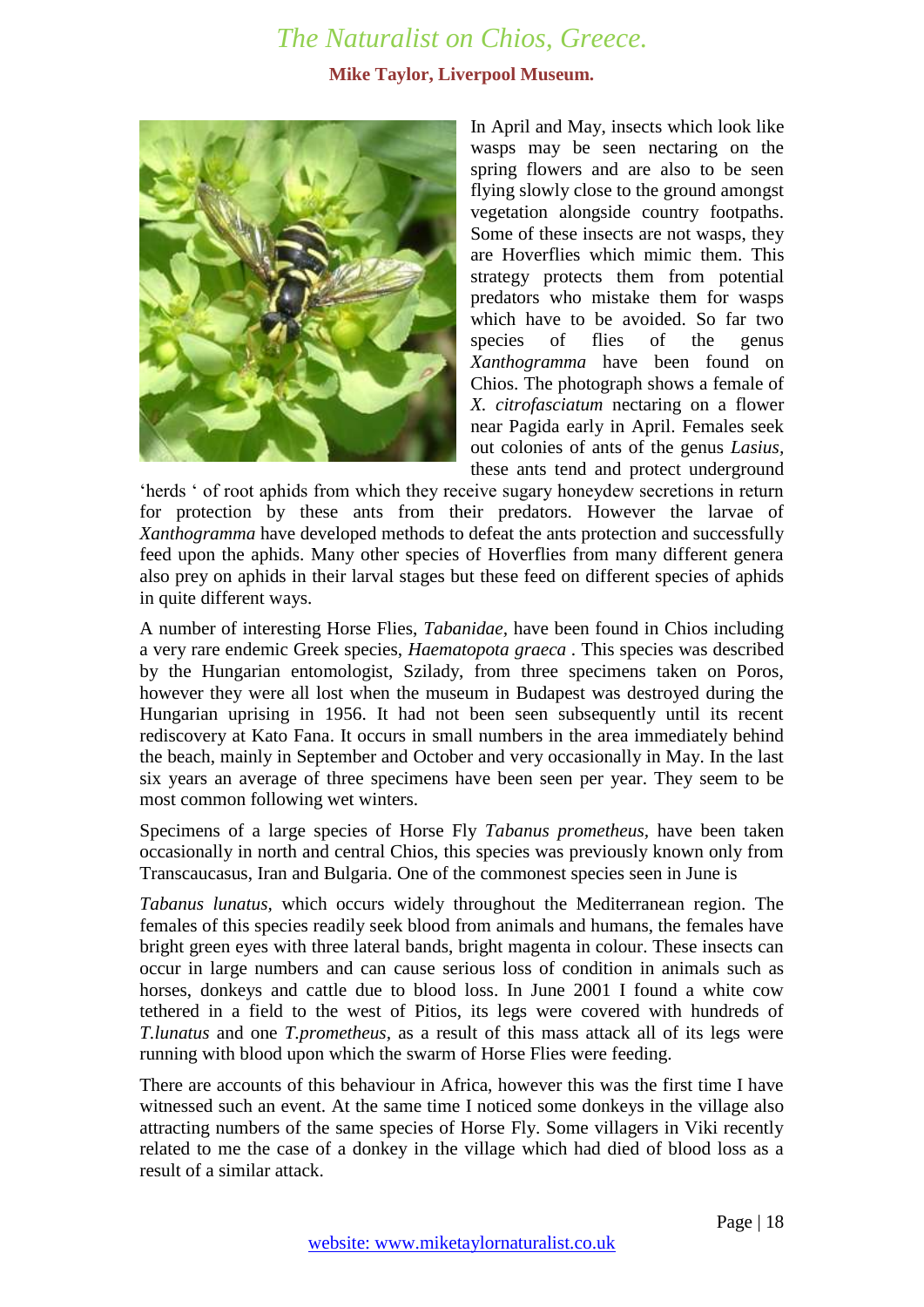#### **Mike Taylor, Liverpool Museum.**

An investigation into these attacks in central Europe has shown that mass attacks peak at around 11am, the time I witnessed the Pitios attack, to be followed by a second attack at around 2pm. The literature on these flies indicate that these attacks usually follow a mass emergence at a time of very hot, calm and humid weather conditions. The females require a blood meal in order to mature and develop their eggs which are laid in the ground, 400 to 1000 eggs per female, often near or in aquatic or damp situations, they only seek blood after mating. The larvae are predatory, feeding in the soil on worms, molluscs and predominantly on the larvae of other Diptera.

There is another small family of flies, the Conopids, *Conopidae,* which have a very interesting life history. These flies prey on species of bees and wasps, *Hymenoptera,* many of the adults mimic the shapes and colours of their prey. One of the most noticeable in Chios is *Conops flavicauda,* which looks like a much thinner version of the familiar Oriental Hornet, *Vespa orientalis.* These two species share the same colour scheme of warm brown and yellow body colours and light brown / yellowish wings. They are widespread in Chios in late June through August and can be seen nectaring on umbelliferous plants such as Rock Samphire, *Crithmum maritimum,* in coastal locations.

Conopid females loiter around wild flower nectar sources waiting to pounce on visiting bees and wasps. In an attack an aerial wrestling match ensues, not always won by the attacker, in a successful encounter the Conopid inserts one of its thin barbed eggs into one of the segments of the victims abdomen using its piercing ovipositor. After the combatants disengage, the unsuspecting victim goes about its normal business unaware that it is doomed. The egg soon hatches and the small larva proceeds to eat the body tissues within the abdomen of the host. The larva passes through a number of stages following which the victim eventually succumbs to the attack and falls to the ground. The parasite pupates within or adjacent to the victims body, to emerge as an adult in the following season. I have found this species commonly on the north coast at Yiosonas and at Kampia Beach and at coastal locations on the west and south coasts. To date seven species of Conopid have been found on Chios.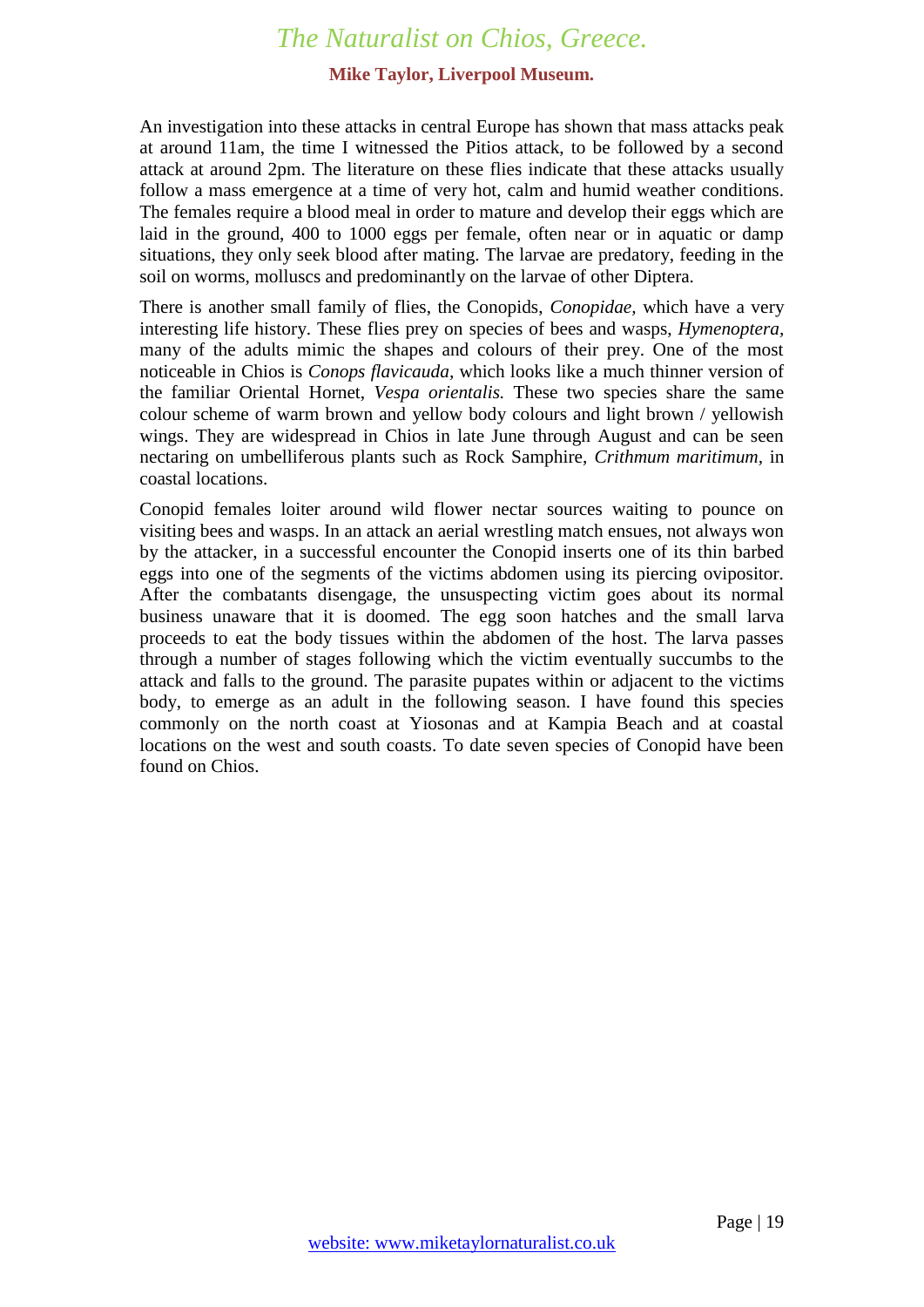**Mike Taylor, Liverpool Museum.**

### <span id="page-19-0"></span>Snakeflies, Ant-lions and Lacewings

Snakeflies, Ant-lions and Lacewings, (Order *Neuroptera*), are frequently to be seen on Chios by the observant naturalist. Currently 22 species of Neuroptera have been identified on the island as a result of the Liverpool Museum invertebrate biodiversity study. The previously described endemic species of Snakefly, (family *Raphidiidae)*, *Raphidia peteressli,* only found on Chios, has been proven to be widespread and common. The survey also found *Raphidia ressli* at Armolia and Kipouries, these being the first European records. Snakeflies are so named because of their reptilian appearance due to the extended pro-thorax upon which their heads are attached. Their larvae prey on insects which are found under loose bark, the female having laid her eggs in crevices in the trunks and branches of trees or shrubs.

Eleven species of Lacewings, (family *Chrysopidae*), have been found on Chios, these delicate insects are either green or brown in colour, and have very attractive large veined wings. Their eyes are glistening and brightly metallic the origin of their alternative common name of 'Golden-eyes'. The larvae of Lacewings are predatory, those of a green colour, genus *Chrysoperla,* feed on Aphids, some species of other genera feed within ants nests on ant grubs.



two species live in the soil and leaf litter where they ambush and prey on small insects. *N.sinuata* can occur in large numbers in favoured locations in May. It can be locally common in some coastal locations on flowers, particularly on Managros Beach.

*Palpares libelluloides,* measuring up to 140mm in wingspan, the subject of the attack by a Robber Fly described earlier. One of the most beautiful and noticeable species is *Nemoptera sinuata* whose delicate and ephemeral appearance, and drifting, floating flight, belies a sinister predatory early stage. The larvae of these

Six species of Ant-lions and their cousins

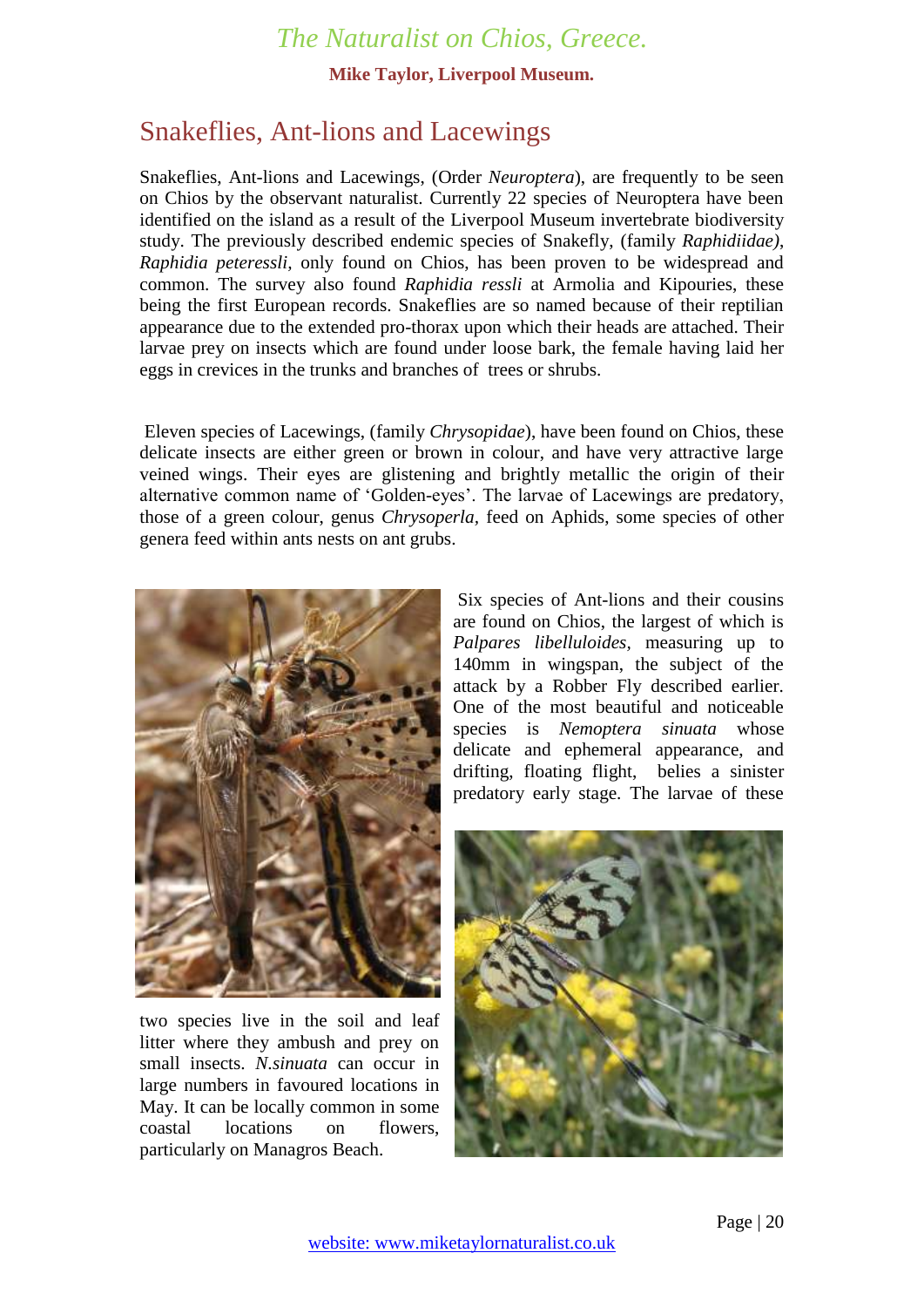#### **Mike Taylor, Liverpool Museum.**

Larvae of species of the genus *Myrmeleon* burrow into loose sandy soil, the larva excavating a cone-shaped pit, at the bottom of which it hides out of sight with only its powerful jaws above the surface. The slope of the pit is such that any wandering ant will fall into the centre and into the jaws of the larva.

I have found these insects and their larval pits widely in Chios including Managros Beach, Ochrea near Volissos and at Kato Fana. Adults of the family *Ascalaphidae* are predatory and swift flying insects which prey on other insects caught in flight. They resemble dragonflies but can be identified by their long clubbed antenae and habit of resting with their wings folded tightly over their bodies. One species has been found on Chios, *Ascalaphus rhomboideus,* but this has only been seen on three occasions in twelve years. It flies in June and has been found at Kato Fana, Armolia and Avgonima.

### <span id="page-20-0"></span>**Dragonflies**

Dragonflies, ( Order *Odonata* ), are amongst the oldest known insects with fossils of their very large ancestors, up to 700mm in span, being found in Carboniferous deposits hundreds of millions of years old.

The present day naturalist on Chios will have the opportunity to observe many species in good numbers and at close quarters, if they visit their breeding grounds at the right time.

The invertebrate biodiversity study has identified 20 species as occurring on Chios, however it is anticipated that further survey work ought to prove the existence of perhaps up to 30 more species, depending upon migration conditions.

Dragonflies need water in which their larval stages develop, several species can tolerate water of varying quality and mineral content. However most species have preferences or particular kinds of water and habitats.

In lowland areas of Chios, pools of fresh water formed by springs or the collection of seasonal rains can be very attractive to a number of dragonfly species, particularly if they retain some water all year round and if they contain marginal vegetation. Two good examples of man-made sites are the pools in the abandoned brickworks at Keramia, Thimiana and the agricultural reservoir at Armolia.

The Thimiana site is of very great biodiversity value as it also has many other aquatic insects belonging to other orders, e.g. The Great Diving Beetle, *Cybister lateralimarginalis,* (*Coleoptera, Dytiscidae*).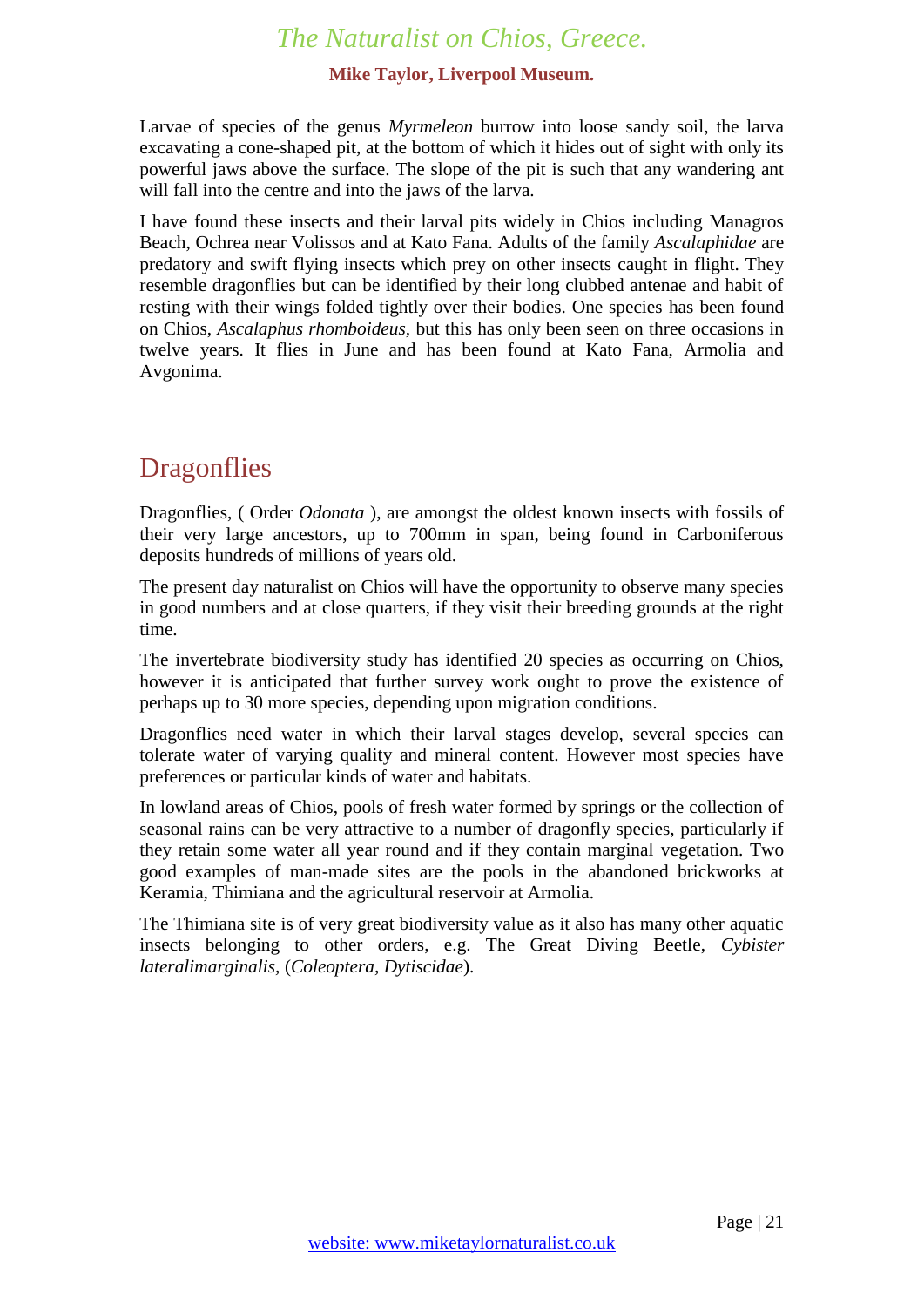#### **Mike Taylor, Liverpool Museum.**

In early June large numbers of Hawker, Skimmer and Darter Dragonflies emerge at night, their Nymphs climb out of the water and cling onto the stems of the marginal vegetation, they then emerge, expanding their wings and body parts and leave their Nymph skins as ' exuviae', ghostly looking delicate translucent shells. It is possible to identify the species concerned by examining these exuviae. In favoured places hundreds of exuviae can be counted on the stems of marginal vegetation, this year I found several clusters of up to six all on top of each other at the Keramia pool. Species found here include, Vagrant Emperor, *Hemianax ephippiger* ; Emperor, *Anax imperator* ; Lesser Emperor, *Anax parthenope* ; Black-tailed Skimmer, *Orthetrum cancellatum* ;



Scarlet Darter, *Crocothemis erythraea* ; Red-veined Darter, *Sympetrum fonscolombii* ; and Yellow-winged Darter, *Sympetrum flaveolum.*



O. forcipatus

The mountain streams and spring fed watercourses are breeding grounds for a number of species dependant upon clean well oxygenated water. The relatively low density of prey for the developing predatory larvae can result in extended timespans for the larval stages. This can extend to numbers of years in some species. The best places for observing these dragonflies include the rivers flowing down from Pelinaeon such as the river just to the north of Fyta, Kampia Gorge and Nagos. Species found here include, Greek Golden-ringed, Cordulegaster insignis ; Green-eyed Hook-tailed, Onychogomphus forcipatus ; Caliaeschna microstigma ; Beautiful

Demoiselle , Calopteryx virgo ; Southern Skimmer, Orthetrum brunneum ; and Orthetrum anceps.

One special breeding habitat, brackish water, is necessary for some species including the Dark Emerald Damselfly, *Lestes macrostigma* currently known from just one site on Chios where it breeds in the pool at the back of the beach at Kato Fana. There are a number of generally distributed species on Chios which can be found almost anywhere including Migrant Hawker, *Aeschna mixta* ; Broad-bodied Chaser, *Libellula depressa* ; Southern Emerald Damselfly, *Lestes barbarus* ; White-legged Damselfly, *Platycnemis pennipes* and Blue-tailed Damselfly, *Ischnura elegans.*



C. virgo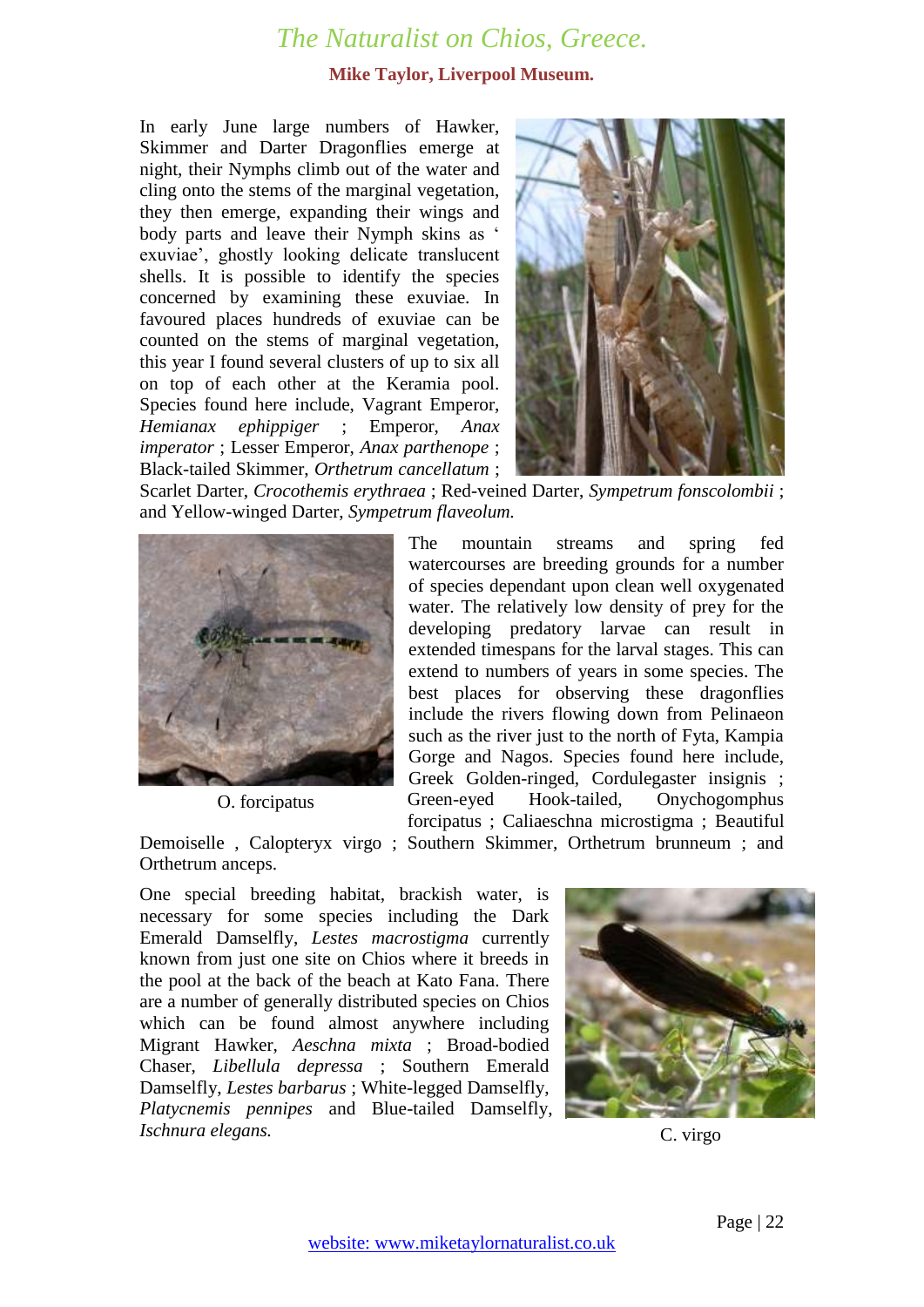#### **Mike Taylor, Liverpool Museum.**

### <span id="page-22-0"></span>**Beetles**



Chios has many species of beetles, study of which is in its early stages as part of the invertebrate biodiversity study. However the visiting naturalist will encounter many of the larger species, some of which are very attractive. In late June and July the Spanish Broom plants are often attended by specimens of *Purpuricenus desfontainii*, a large and spectacular red and black coloured Longhorn Beetle which has a remarkably disjunct distribution, occurring in Morroco and Greece and the Aegean islands.

# <span id="page-22-1"></span>Grasshoppers and Crickets

Some limited survey work has been undertaken on the Grasshoppers and Crickets, *Orthoptera,* for which over twenty species have been recognised.

The largest species found, *Saga natoliae , Tettigoniidae,* is one of the largest insects known from Europe with an elongated body and wings exceeding 10cm . I have found these ferocious, carnivorous insects in July on the road and in the adjacent vegetation between Diefcha and Fyta. They prey mainly on insects which they sieze with their powerful jaws. On one occasion I was handling a particularly large specimen in order to position it for photography when it bit one of my fingers, puncturing the skin and drawing blood. Males of these insects are unknown, the females reproducing by the process of parthenogenesis.

Many species of Grasshoppers are subject to predation. The large egg masses laid by some species, including Locusts, amongst litter and the roots of vegetation are sought



*Anastoechus nitidulus*

out by female Bee Flies, *Diptera, Bombyliidae,*  particularly from the Genus *Exoprosopa*. Nearly one hundred different species of *Bombyliidae* have been recognised during the Liverpool Museum survey. The diversity of this fauna contributes to a robust biological control mechanism on the island keeping Orthoptera numbers under control, thus avoiding development of populations of plague proportions. anagros and Kato Fana are particularly rich with respect to the numbers of different species occurring there.

Bush Crickets, *Tettigoniidae,* provide the prime food source for the rare and elusive Cinereous

Bunting, which breeds in small numbers in the uplands of south and central Chios.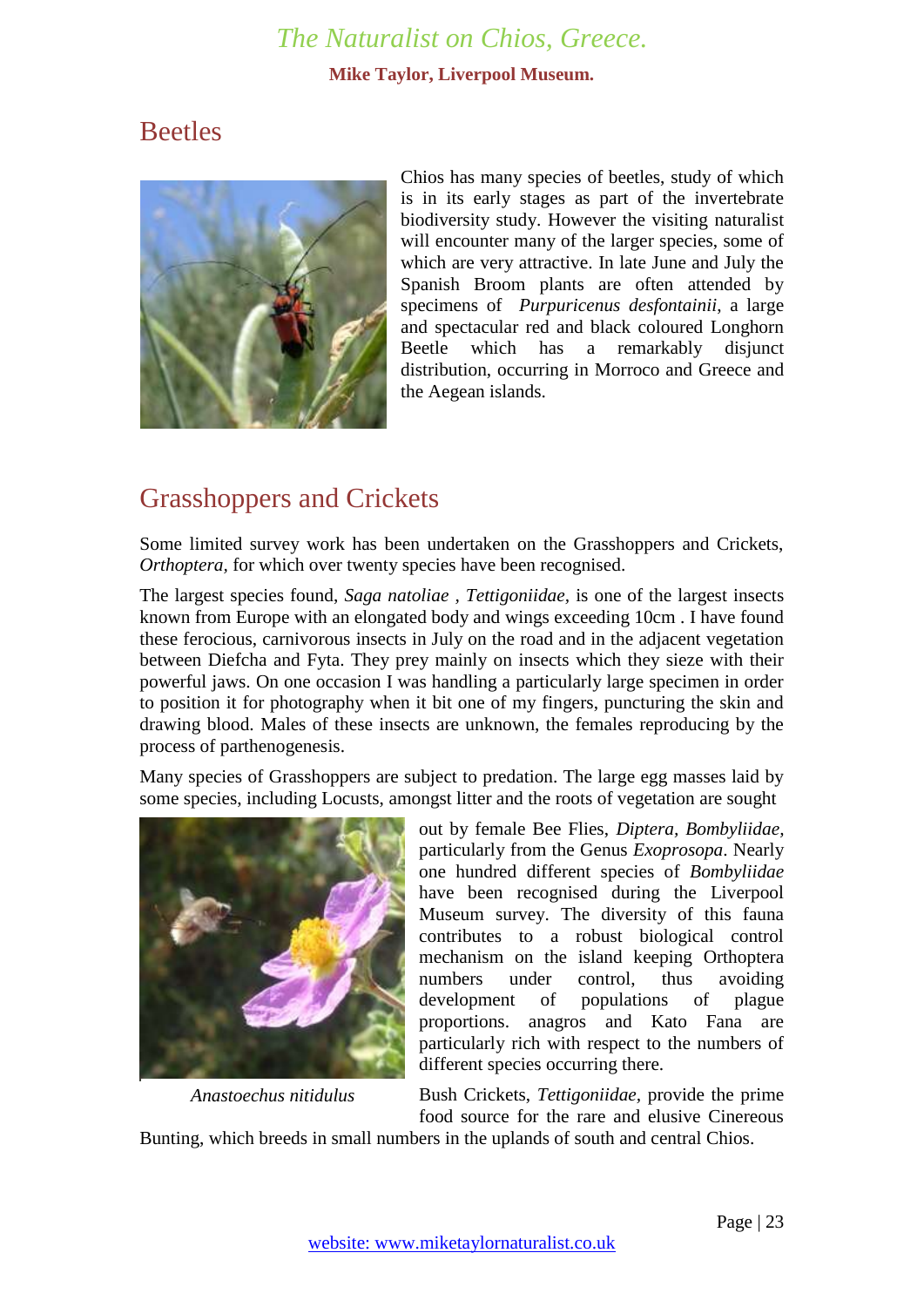**Mike Taylor, Liverpool Museum.**

# *Scorpions and Spiders on Chios*

<span id="page-23-0"></span>Many other interesting animals are to be found on Chios by the curious naturalist including Yellow Scorpion, *Mesobuthus gibbosus,* to be found throughout the island but most readily found in the spring under stones in the gravelly areas at the back of Managros Beach. This kind of place also holds a few Black Widow Spiders for example both at Managros and at Komi.



just siezed a nectaring Bee, *Andrena thoracica.* The colour of the spider was an exact match with the yellow of the Poppy flower. Two Sun Spiders, *Galeodes graeca,* were taken in a Malaise One family of Spiders certain to come to the attention of the botanist are the Crab Spiders. These specialise in ambushing insects nectaring on many different species of wildflowers. They are masters of disguise and, like the Chameleon, seem to match perfectly with the colours of their chosen flower. I was recently photographing some insects on Managros Beach when I found a Crab Spider on one of the Yellow Poppies, *Glaucium flavum,* it had



trap in the old clay pits at Keramia, Thimiana in May 2003. These strange creatures appear to have ten legs, however the front pair have actually developed from their facial labia ( lips ).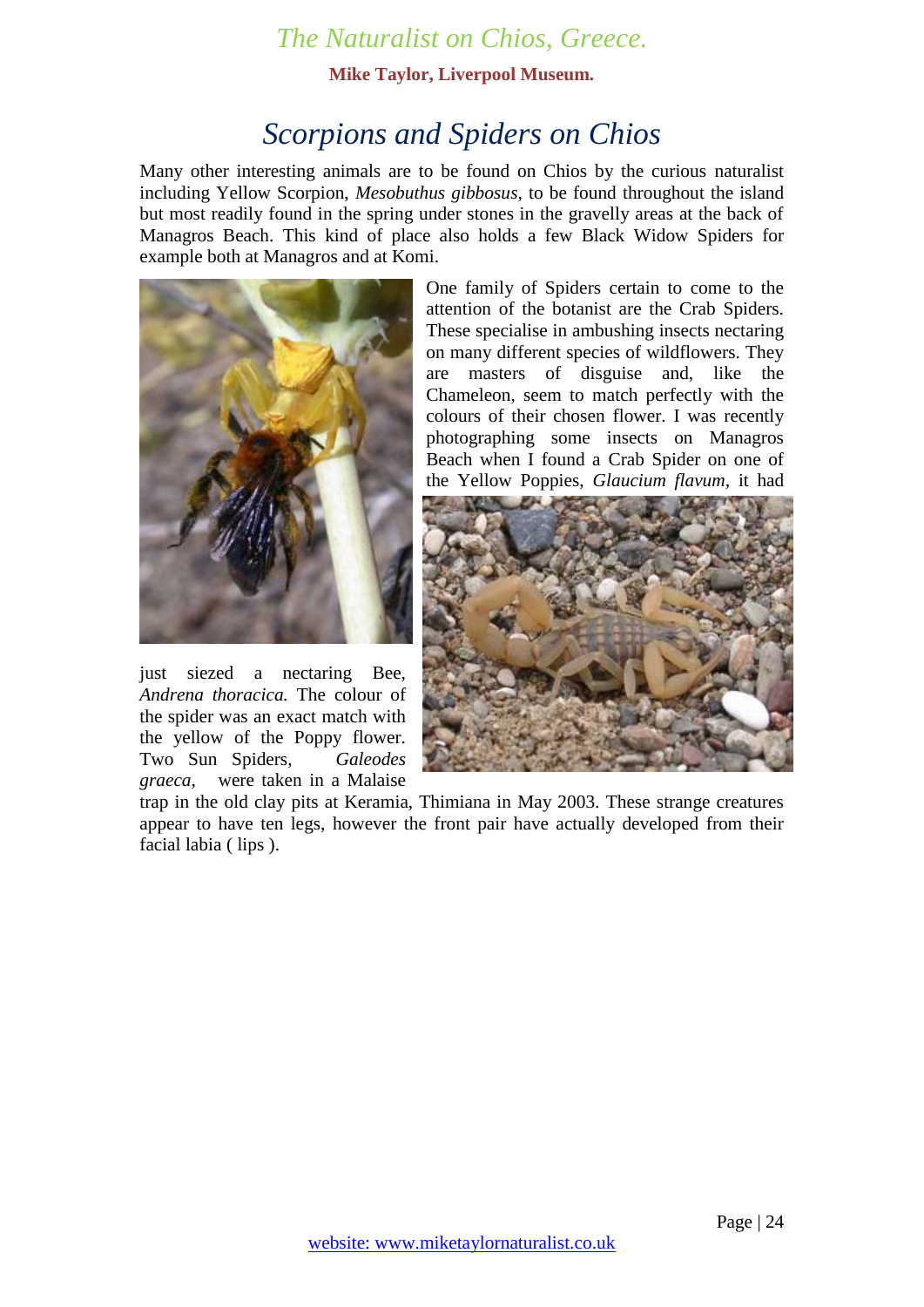**Mike Taylor, Liverpool Museum.**

# *Mammals on Chios*

<span id="page-24-0"></span>There are a few mammals on Chios including foxes, these are only seen occasionally, I have seen them twice in the Vrondados area, they have a reddish tinge to their coats.

Once when I was attending an insect trap, ( Malaise Flight Interception Trap), deep in amongst the uncultivated old oak area of Ochrea near Volissos, I became aware of being watched. Staring at me from a distance of about fifty metres was a medium sized ' fox ?'. It had long grey hair, pointed ears and long nose and tail, it reminded me of Jackal, a species with which I was familiar from my African travels. I consulted the literature at the Liverpool Museum, on my return to the U.K., and was able to recognise the pictures of Jackal as being very, very close to the animal I had seen at Ochrea. At the time of my sightings I discovered well worn trails made by some animals in the long grasses and vegetation nearby, there were also 'spraints' of droppings, some of which I collected for examination by specialists at the Museum. These are in the freezers at the Museum awaiting investigation. It is understood that Jackal once occurred on Chios and Samos. It is currently considered extinct on Chios but is believed to still occur on Samos. Reports of further sightings would be welcome and should be investigated.

Beech Martins are seen occasionally in the upland areas, also as road casualties from time to time. Brown Hare and Hedgehogs occur though they are seldom seen. A few Otters were reported in the Delphini area in the early 1990's. Wood and House Mice, and Black and Brown Rats are also resident on Chios. No detailed information is to hand on the resident species of Bats on Chios, though observation shows there to be several, based on size differences.

# *Frogs and Toads on Chios.*

<span id="page-24-1"></span>The Common Frog, *Rana temporaria,* is widespread and common wherever there are aquatic habitats. The European Tree Frog, *Hyla arborea,* is locally common in suitable habitats like Marmaro Marsh, it can be locally abundant in parts of the Kambos area.



The Common Toad, *Bufo bufo,* is generally distributed throughout the island and the small toads are a common sight in late May and June as they disperse from their aquatic nurseries in the many seasonal streams and drainage ditches in both agricultural and uncultivated areas. The Green Toad, *Bufo viridis,* with its distinctively spotted skin is a local resident which has been found in Lithi, Pyrgi and Kato Fana.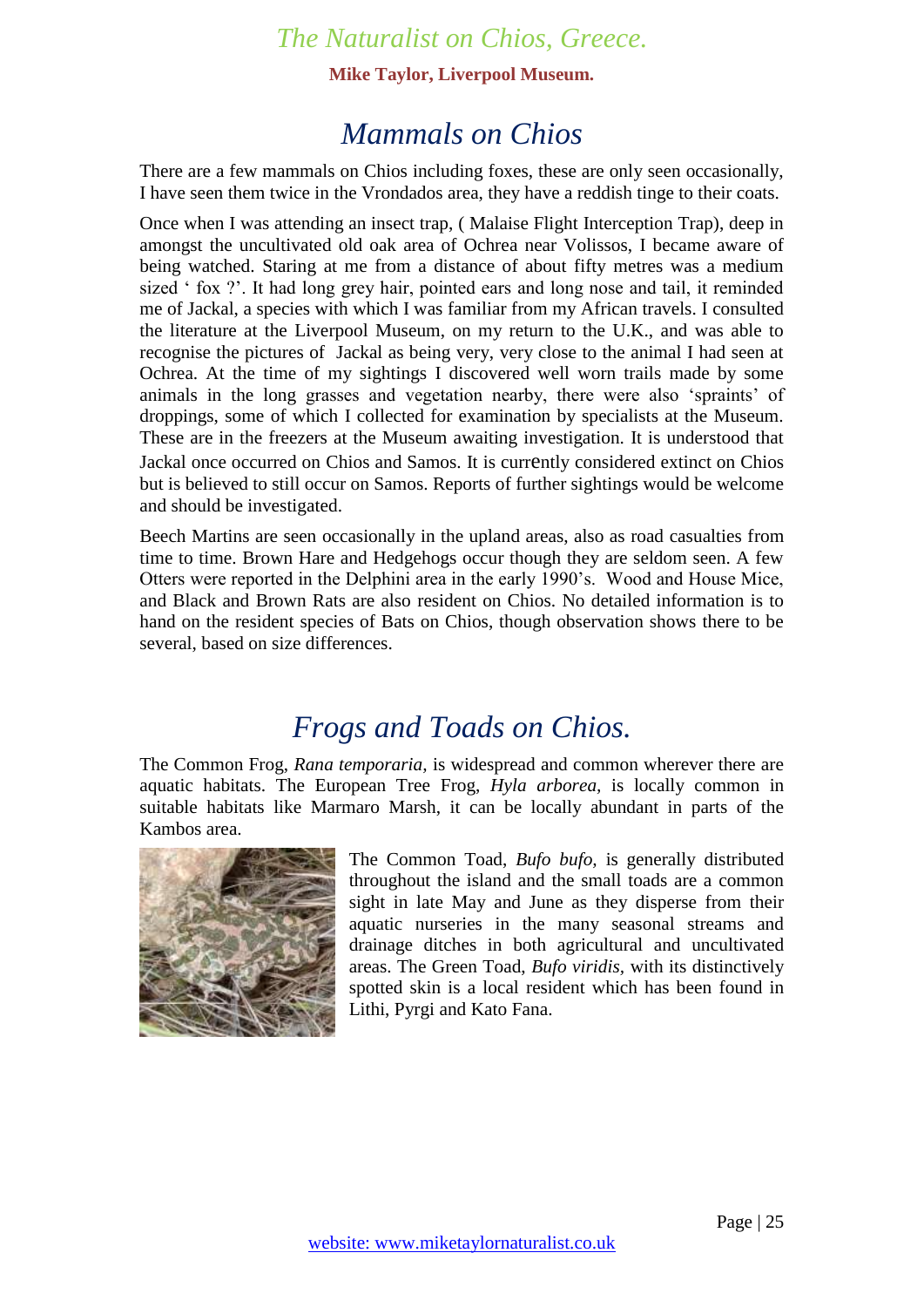**Mike Taylor, Liverpool Museum.**

# *Lizards and Snakes on Chios.*

<span id="page-25-0"></span>One of the most noticeable lizards on Chios is the Turkish Gecko, *Hemidactylus turcicus,* which is common and can often be seen in houses and near outside lighting on external walls.This gecko is pale coloured and can be seen actively persuing its insect prey at night. Its darker relative Kotschys Gecko, *Cyrodactylus kotschyi,* is also widespread and common, though it does not come into houses. It lives amongst rocks and stones from which it emerges to persue its insect prey.

One of the most ubiquitous and noticable is the Agama Lizard, *Agama stellio,* which is very active by day in the warmer months of the year, when it can be seen on stone walls, rocks and craggy places. Its appearance is very reminiscent of the Marine Iguana, so familiar to viewers of natural history films of the Galapagos Islands.

The Wall Lizard, *Podarcis muralis,* and Erhards Wall Lizard, *Podarcis erhardii* are both common throughout the island and are both smoother and less 'craggy' in appearance than the Agama Lizard.

The Green Lizard, *Lacerta stellio,* is very noticeable because of its very attractive green to yellowish-green colour, which can appear almost fluorescent in certain light conditions.

One of the most unusual snakes to be found on Chios is the Worm Snake, *Typhlops vermicularis,* which I have found from time to time under stones in grassy and vegetated places behind the beaches at Kato Fana and Managros. It looks like a long thin pink worm with small beady black eyes. This snake is quite small, the specimens I have seen being only about ten inches in length. Another small snake which is very common is the Dwarf Snake, *Eirenis collaris,* this snake is unusual for a European snake in that it feeds exclusively on insects.

The Grass Snake, *Natrix natrix,* is also very common, where it favours aquatic habitats in which it can pursue its favourite prey, frogs. I have seen it most often amongst the reedbeds and marsh plants in the marshy spring fed ground just to the northwest of Lagkarda.

One of the most attractively patterned snakes is the Leopard Snake, *Elaphe situla,* which has a most colourful and attractive mosaic pattern which can be of a variety of colour forms. This snake can grow up to about a metre in length and is common on Chios. A number of them live in the Choremi estate in the centre of Chios Town where they perform a good service by preying on the mice which feed on spilt grain provided for a collection of domestic and ornamental Game Birds. If provoked, this snake, which is a non-venomous constrictor, pretends to be a Rattle Snake by raising and vibrating the tip of its tail as part of a threat / warning display.

One of the largest snakes to be found on the island is the generally distributed, nonvenomous Aesculaian Snake, *Elaphe longissima,* which grows up to two metres in length. This snake also has a number of different colour forms, one of the most attractive ones I have seen was about one and a half metres long and most of its body was a rich shiny dark brown in colour, the front 20cm or so was a bright shimmering copper colour. I found this snake two or three years ago on the bank of the seasonal stream / agricultural track which joins the beach at Limnos near Volissos.

The Sand Boa, *Eryx jaculus,* occurs locally on the island, one was seen recently near the shore between the airport and Chios Town.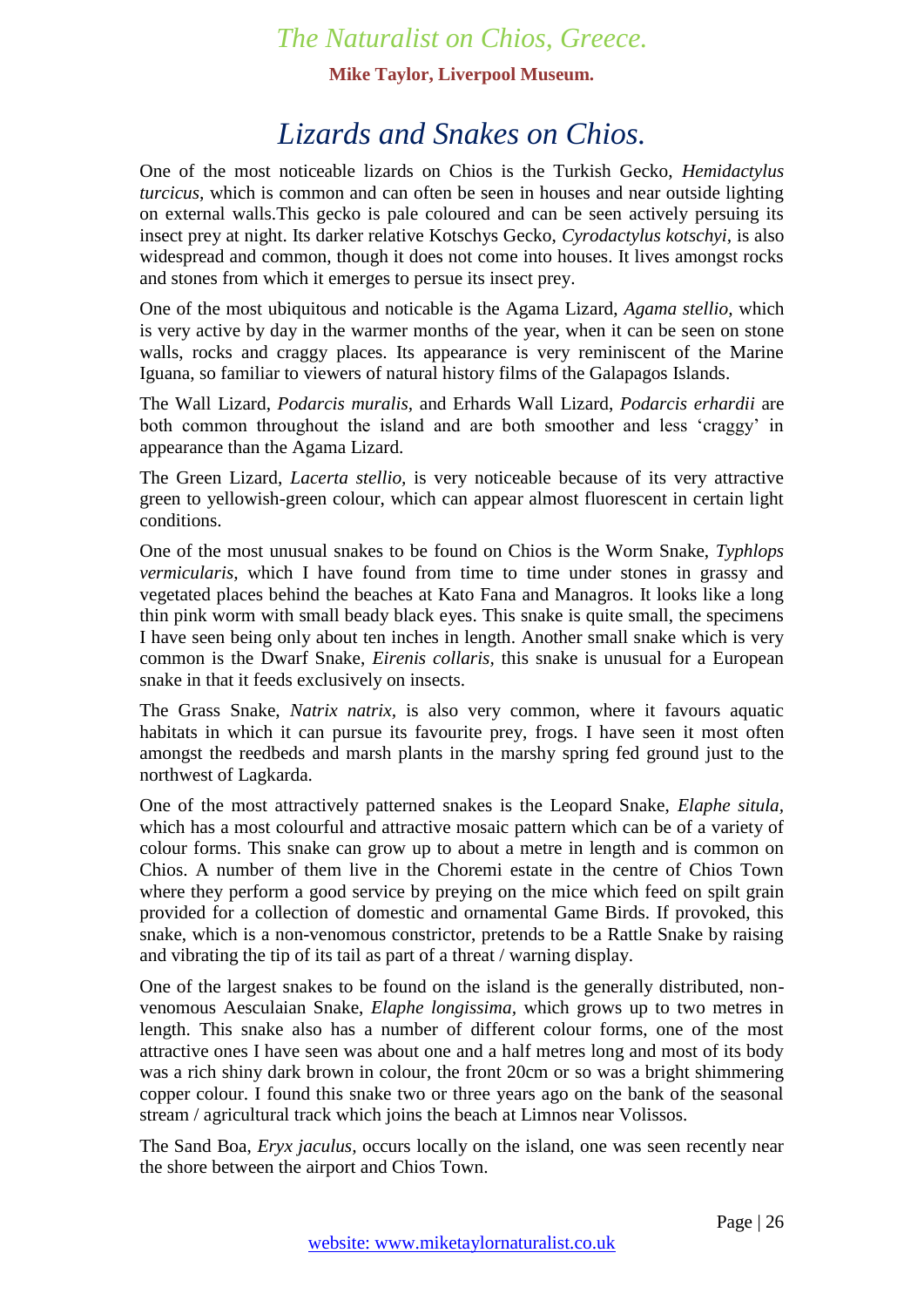#### **Mike Taylor, Liverpool Museum.**

The only venomous snake on Chios, which can deliver a potentially fatal bite if untreated, is the Ottoman Viper, *Vipera xanthina,* this snake can grow up to 1.2 metres in length and is strongly built. Whilst it can be seen occasionally, usually as a road casualty in central and southern areas of Chios, its stronghold is the northwest of the island to the north of Volissos and to the west of Leptopoda. This is the best area for the visiting naturalist to seek them out, with due care and diligence, and observe these attractive snakes. It is regretable that so many snakes are deliberately killed by being run over by motor vehicles, as over 99% of road casualties are likely to be nonvenomous species and harmless to man. Indeed the vast majority of indiginous snakes perform a service by helping to keep rats and mice under control.

# <span id="page-26-0"></span>*Armadillos, Terrapins and Tortoises on Chios*

Tortoise, *Testudo graela* and Marginated Tortoise, *Testudo marginata,* which can be found from time to time slowly walking along in country areas. I have found them up to 2000 feet in altitude.

However I was very surprised in 1997 when I found a Nine-banded Armadillo, in some uncultivated land between Avgonima and Anavatos. It seemed to be in good condition and well fed and happy in its environment. In many ways it had found a home from home far away from its native land of Florida. I can only assume that it was a pet which had escaped from a nearby household.

A visit to Marmaro Marsh or the area near to the old aqueduct in the eastern part of Chios Town in the summer months is sure to reward the naturalist with close views of Striped-necked Terrapins, *Mauremys caspica,* as they bask in the sunshine whilst pulled out on a log or drainage ditch embankment.

Loggerhead Turtles, *Caretta caretta,* can be encountered from time to time in the seas surrounding Chios, one turtle bred at Komi in 1992.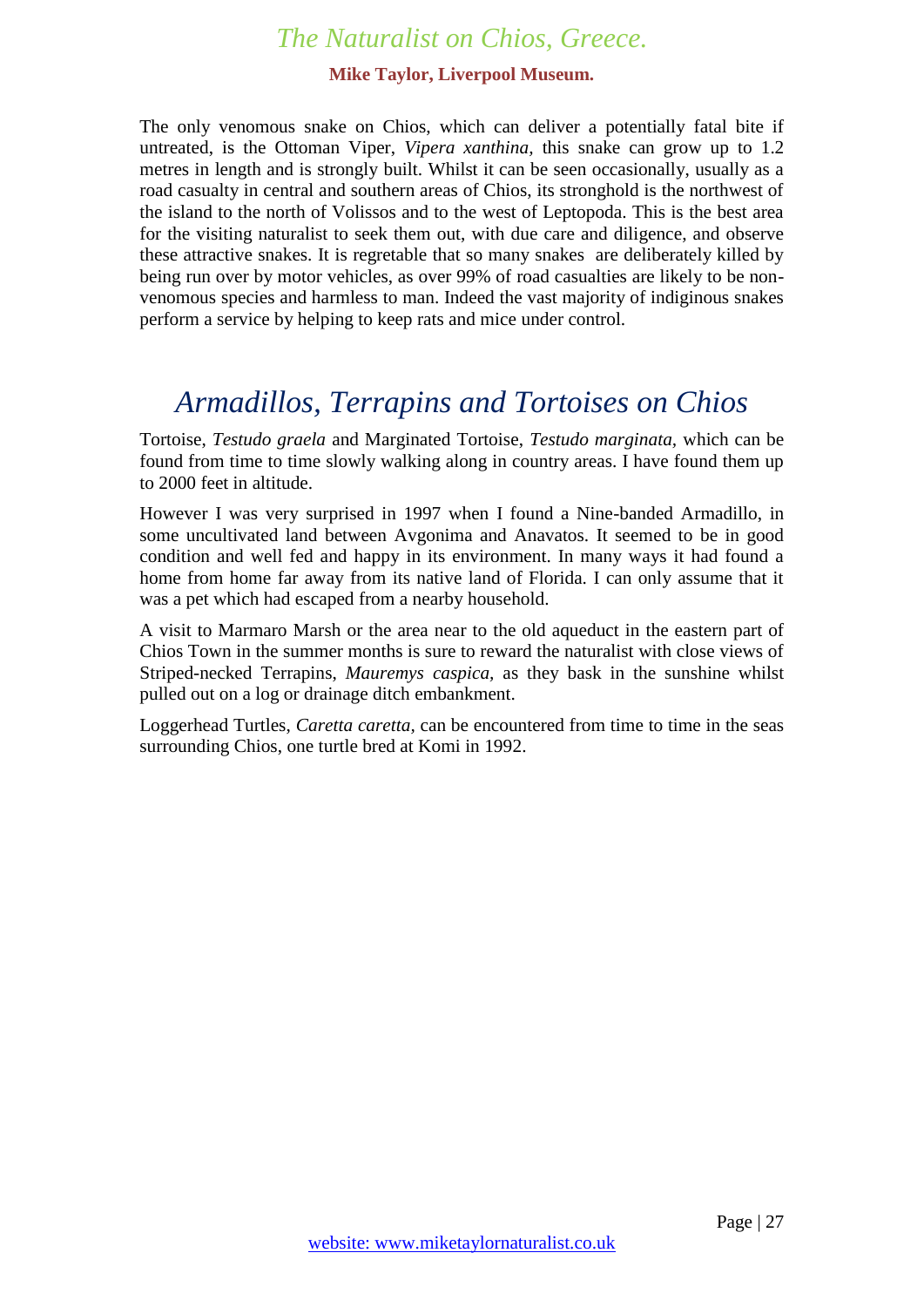**Mike Taylor, Liverpool Museum.**

# *Marine Fish on Chios.*

<span id="page-27-0"></span>The clear unpolluted waters of the seas around Chios offer ideal conditions for the naturalist interested in observing marine life using simple equipment. A large number of species of colourful fish, corals, sponges and other sea creatures are easily seen in the many sheltered and shallow waters around the island. A visit to the local fish market will show the potential for such exploration.

The swimmer in the sea off one of the sandy beaches like Kato Fana, Salagonas or Komi, with a mask and snorkel will occasionaly encounter the fast moving and predatory Barracuda, *Sphyraena sphyraena,* chasing small fish along the edge of the beach. It is particularly fond of Gar Fish, *Belone belone,* whose long nosed and slim bodied shapes can be seen as they swim slowly in small schools just below the surface

of the sea. Local fishermen net these fish and use them as bait for catching the tasty Barracuda.

Exploration of the banks of seaweed just offshore can reveal the delicate and fascinating Sea Horse, *Hippocampus guttulatus.*

The swimmer will encounter small schools of Grey Mullet, *Mugil cephalus,* White Bream, *Sargus rondeletti,* Saddle Bream, *Oblada melanura,* and Red Mullet, *Mullus surmuletus,* all prized for their eating qualities. These fish are to be found swimming in small schools over rock strewn seabeds and in areas adjacent to rocky headlands. These same areas often have numbers of brightly coloured and patterned fish including the elegant Salema, *Boops salpa,* with its pale silver-grey sides decorated with numbers of horizontal yellow stripes. Other fish to be seen here include the attractive Blotched Picarel, *Maena maena*; Cuckoo Wrasse, *Labrus bimaculatus*; Ornate Wrasse, *Thalassoma pavo*; Rainbow Wrasse, *Curis julis* and the Peacock Blenny, *Blennius pavo.*

One of the smallest and most attractive fishes is the immature stage of the Mediterranean Damsel Fish, *Chromis chromis.* These fish are a dark irridescent electric blue in colour and can be found near the surface along the edges of rocky headlands where they hide in the many holes and crevices in the rock surfaces.



A swimmer at Salagonas on the south coast can see many of the fish described above. In the sea below the little church there is an old sailing ship anchor about two metres in length, very near the surface, whose stem and flukes have been thickly encrusted with many multicoloured sponges, corals and anemones over the years. The small sandy beach is a good place to search for sea shells, particularly after the winter storms. In 1996 I was lucky

enough to find a large cowrie shell, subsequently identified as an Indo Pacific species, *Cypraea arabica arabica,* described by Linnaeus in 1788 and named after its markings reminiscent of arabic script. This was the first mediterranean record.

Care must be taken as some fish with poisonous spines occur in the waters around Chios and can inflict painful stings through venom injected via their spines. These include Streaked Weaver, *Trachinus lineatus,* which occurs in sandy waters about a metre in depth, and the Scorpion Fish, *Scorpaena porcus,* in more rocky areas.

Numerous other sea creatures can be seen including Star Fish, Sea Urchins and Sea Cucumbers.